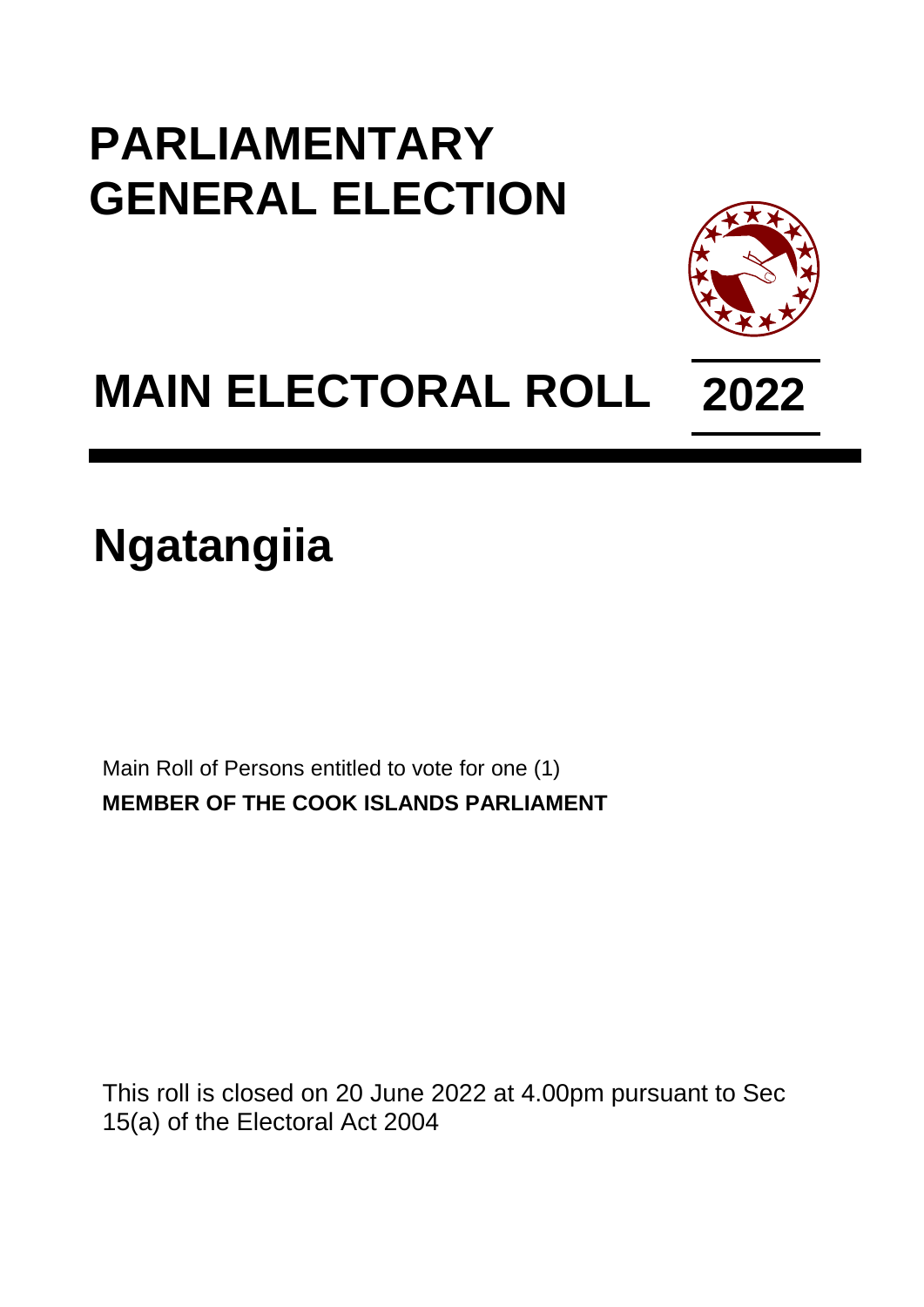

| Page<br>1<br>Line | Name in Full, Residence, Occupation                             |
|-------------------|-----------------------------------------------------------------|
| 1                 | ABBOTT Vaine, Turangi, Nanny                                    |
| 2                 | ABERAHAMA Terina Ngarouruina, Paringaru, Customer Care-Vodafone |
| 3                 | AH-YUK DANIEL Patricia Salaseini, Aroko, Restaurant Chef        |
| 4                 | AITKEN Brian Ross, Ngatangiia, Café Manager                     |
| 5                 | AITKEN Rachael Kirsten, Avana, Cafe Manager                     |
| 6                 | AKERAUARA Matangaro, Turangi, Retired                           |
| 7                 | AMA Daisey, Ngatangiia, Reservations Consultant                 |
| 8                 | AMA George Teli Tamarua, Avana, Airline Service Personal        |
| 9                 | AMA Patrick Avaiki, Turangi, Service Technician                 |
| 10                | AMA Serah Doreen, Turangi, Executive Secretary                  |
| 11                | AMA Taupini David, Turangi, Service Manager                     |
| 12                | AMARU Tai, Aroko, Kitchen Hand                                  |
| 13                | AMOA Amoa, Turangi, Fisherman                                   |
| 14                | AMOA MORE Teremoana, Muri, Self Employed                        |
| 15                | ANARU John Takimoana, Ngatangiia, Director                      |
| 16                | ARATANGI Anau, Muri, Planter                                    |
| 17                | ARATANGI Matangaro, Muri, Carpenter                             |
| 18                | ARATANGI Vainepuapii, Muri, Housemaid                           |
| 19                | ARCHER Delphilius, Muri, Maitre'D                               |
| 20                | AREAI Tataurangi Almein, Muri, Chef                             |
| 21                | ARNOLD Timothy Paul, Turangi, Solicitor                         |
| 22                | <b>ARTHUR Eipuatiare Fiona, Muri, Domestic Duties</b>           |
| 23                | ARTHUR Tauri, Ngatangiia, Pacific Resort                        |
| 24                | ATIRAI Jessie, Muri, Caregiver                                  |

AUTAUA Dorothy, Turangi, Domestic Duties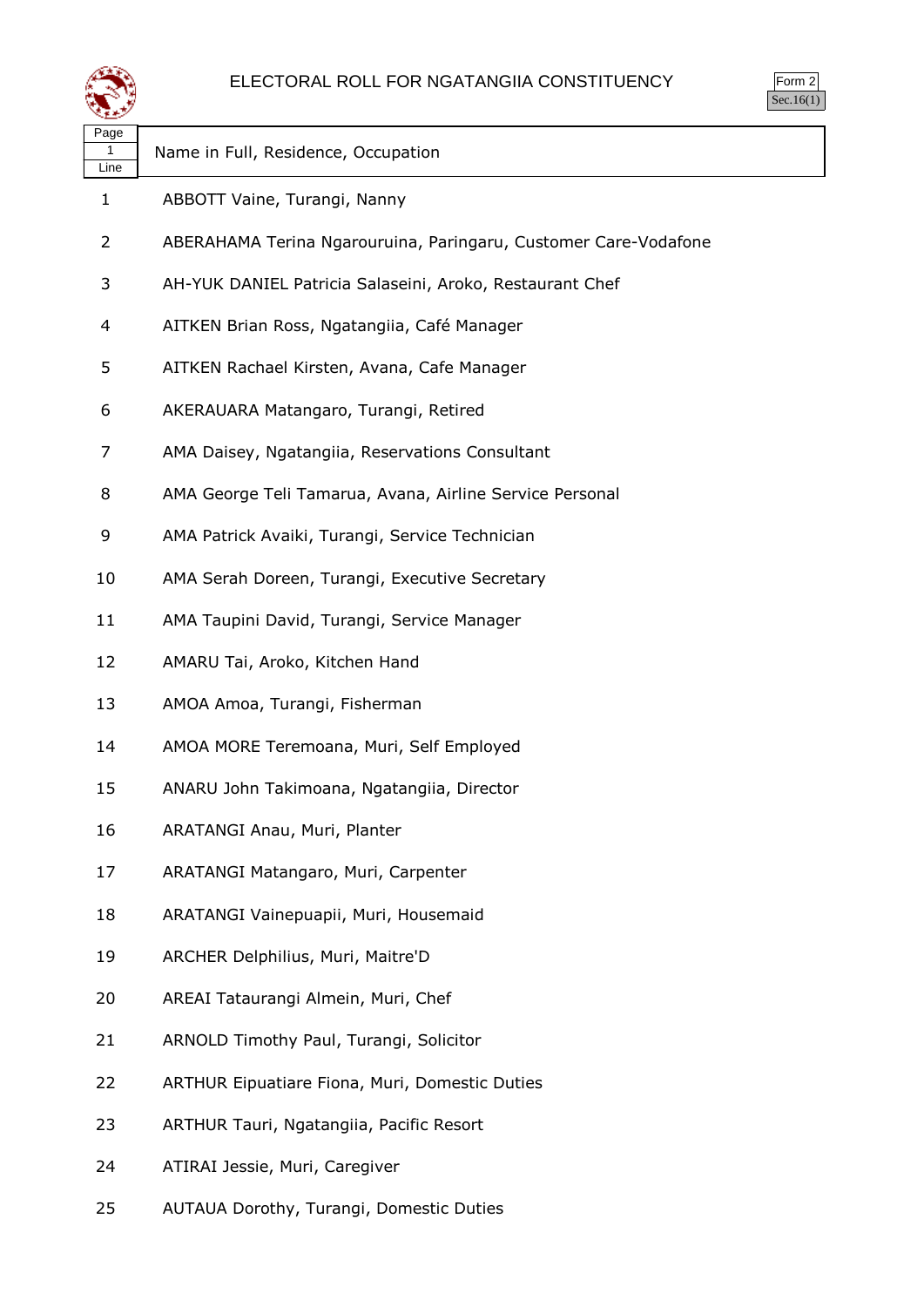

| Page<br>2<br>Line | Name in Full, Residence, Occupation                                          |
|-------------------|------------------------------------------------------------------------------|
| 1                 | BAILEY Lawrance Hugh, Nukupure, Motel Manager                                |
| 2                 | BAKER Richard Andrew, Aroko, Teacher                                         |
| 3                 | BARLTROP Richard James, Ngatangiia, Aircraft engineer                        |
| 4                 | BARRAUD Kristine Shona, Turangi, Designer                                    |
| 5                 | BATAILLARD Augusty John, Muri, Not Stated                                    |
| 6                 | BATAILLARD Edouard Uri John, Muri, Communication Officer                     |
| 7                 | BATAILLARD Teioarii, Muri, Unemployed                                        |
| 8                 | BATAILLARD Tekura Nancy, Muri, Housewife                                     |
| 9                 | BATAILLARD Tepaeru, Muri, Disability                                         |
| 10                | BATES Moana, Muri, Plumber                                                   |
| 11                | BATES Ritia, Avana, Purchasing Teamleader                                    |
| 12                | BAYLEY Douglas John, Muri, Self Employed                                     |
| 13                | BEESTON Peter Andrew, Aroko, Sevice Manager                                  |
| 14                | BEN Ngatokorua, Avana, Bank Officer                                          |
| 15                | BENIAMINA Eren Maui, Muri, Administration                                    |
| 16                | BERRYMAN Cherilyn Ciona, Ngatangiia, Caregiver                               |
| 17                | BISHOP David Gordon Tihau, Aremango, Civil Engineer                          |
| 18                | BOUNSALL Simon Warren, Muri, Receptionist                                    |
| 19                | BRIANTE Bruno, Avana, Labourer                                               |
| 20                | BROADBENT Garth Mitchell, Muri, Company Director                             |
| 21                | BROGAN Royle Keith, Turangi, Trade Assistant                                 |
| 22                | BROWN Jacqueline Christine, Turangi, Retired                                 |
| 23                | BROWNE Antonina-Catherine Tepaeru Atua Manea, Ngatangiia, Legal Officer-MFAI |
| 24                | BROWNE Frances Tepaeru, Muri, Office clerk                                   |
|                   |                                                                              |

BROWNE Janette Puara, Turangi, EA Parliament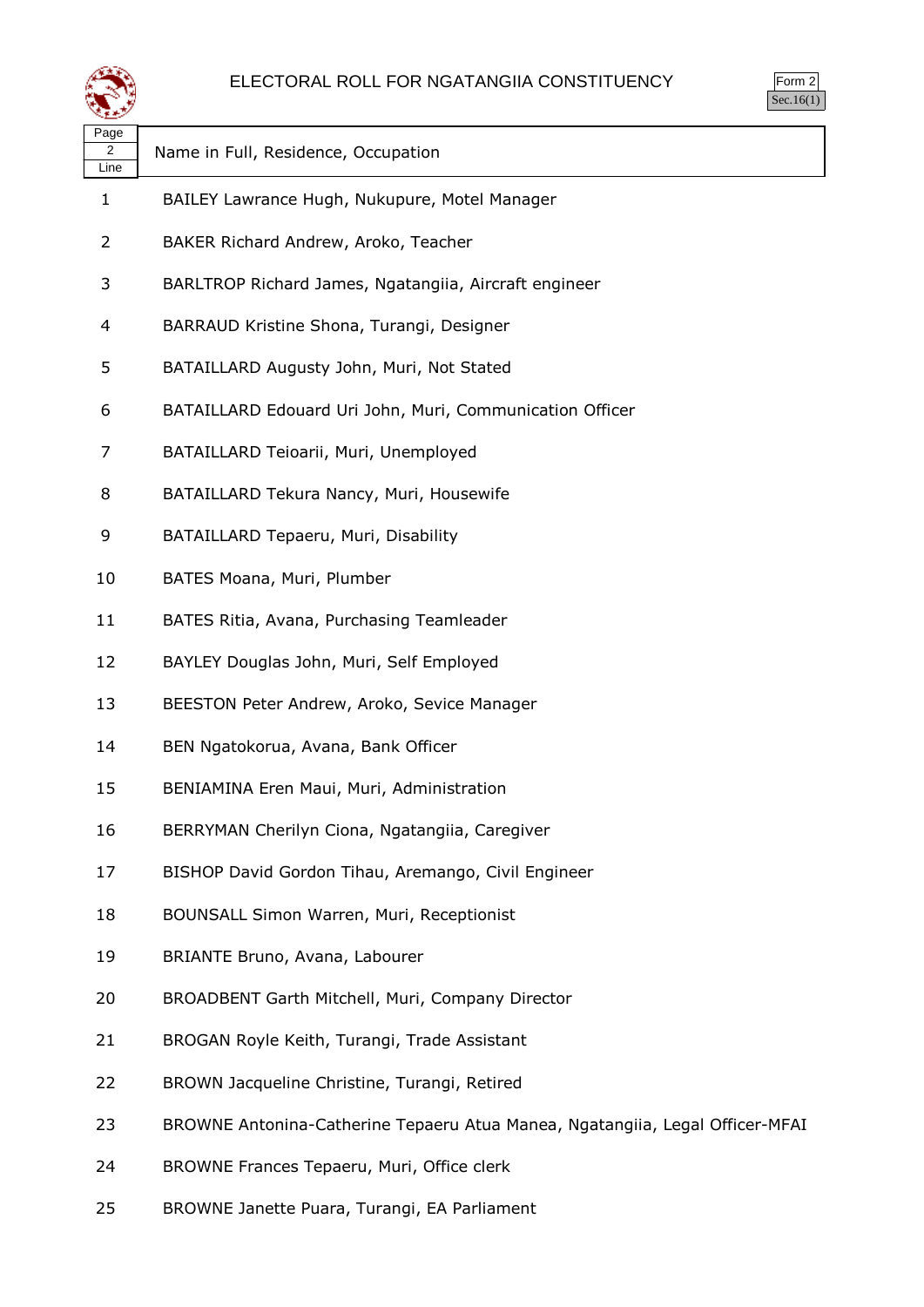

| Page<br>3<br>Line | Name in Full, Residence, Occupation                           |
|-------------------|---------------------------------------------------------------|
| $\mathbf{1}$      | BROWNE Noeline Tearikituanu, Turangi, Journalist              |
| 2                 | BRUNO Briante, Avana, Labourer                                |
| 3                 | BUCHANAN Donald Maarametua, Turangi, Accountant               |
| 4                 | BUCKLEY Christine, Avana, Retired                             |
| 5                 | BULLEN Robin Macdonald, Avana, Self Employed                  |
| 6                 | BULLEN Tamarua Andrew, Avana, Carpenter                       |
| 7                 | BURNS James Michael, Turangi, Human Resources-BCI             |
| 8                 | CAFFERY Averil, Turangi, Air Traffic Controller               |
| 9                 | CAFFERY Mario Joseph James, Turangi, Pilot                    |
| 10                | CARGILL James Elisha, Ngatangiia, Student                     |
| 11                | CARGILL Jonathan Gray, Turangi, Pastor                        |
| 12                | CARGILL Melody Grace, Ngatangiia, Secretary                   |
| 13                | CARGILL Natasha Maria, Ngatangiia, Pastor                     |
| 14                | CARGILL Zachary Perez, Turangi, Student-University            |
| 15                | CHARLIE Ngatokorua, Turangi, Domestic Duties                  |
| 16                | CHARLIE Tuakana, Turangi, Stores Manager                      |
| 17                | CLARKE Dianna, Muri, Merchandise Manager                      |
| 18                | CLARKE Karina, Turangi, Security                              |
| 19                | CLARKE Trevor Charles, Muri, Company Director                 |
| 20                | CLARKE Vaine, Muri, Self Employed                             |
| 21                | COOK Miriam Rose, Muri, Administration Officer                |
| 22                | COWAN Louisa Anne, Avana, CIPS                                |
| 23                | CROCOMBE Grace Te'a, Ngatangiia, Office Manager - Raro Safari |
| 24                | CRUMMER Caroline Moana Lesley, Turangi, Barmaid/Waitress      |

CUMMINGS Mautara, Muri, Planter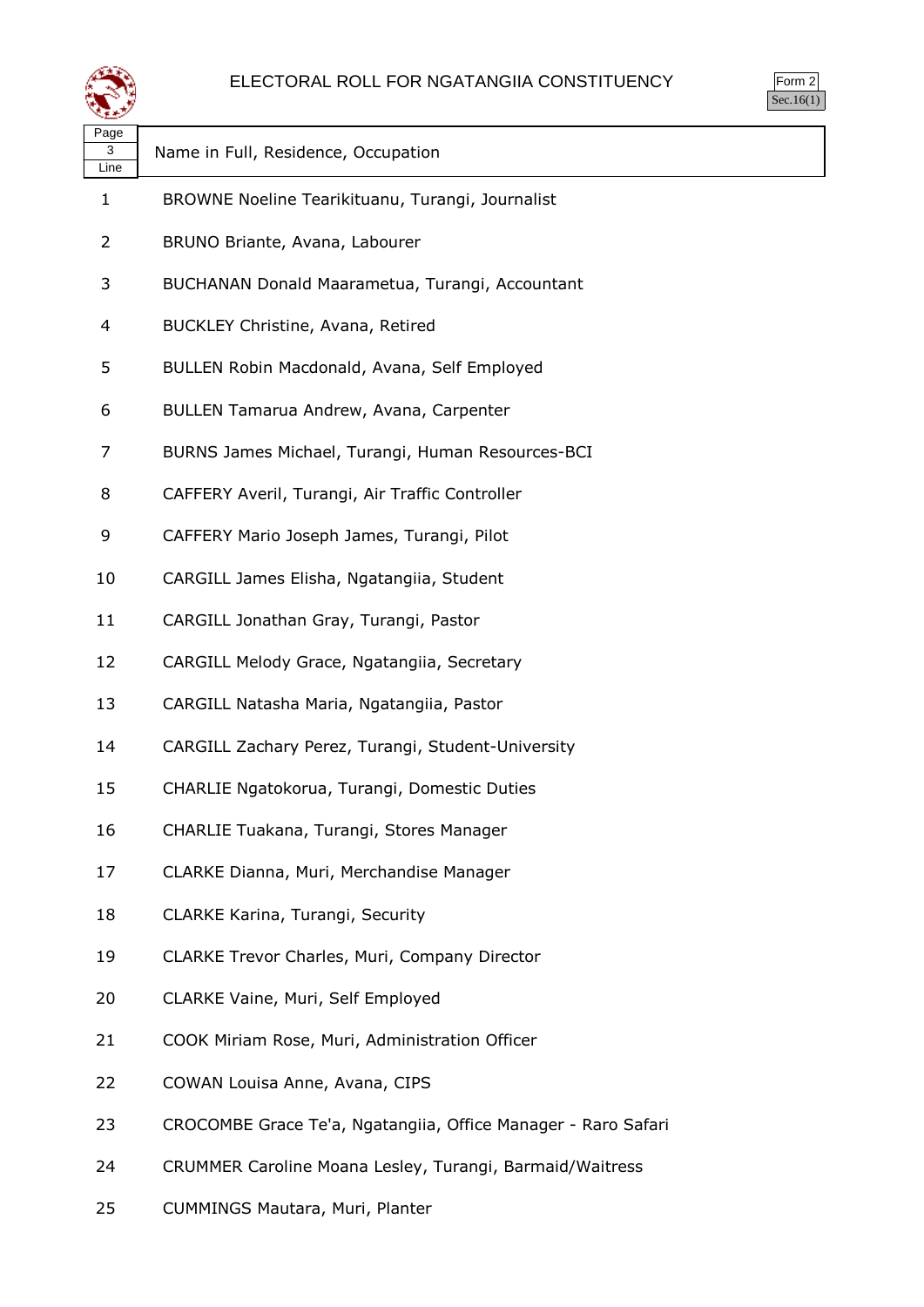



| تشويدهم           |                                                                    |  |
|-------------------|--------------------------------------------------------------------|--|
| Page<br>4<br>Line | Name in Full, Residence, Occupation                                |  |
| 1                 | CUMMINGS Metuakore, Muri, Domestic Duties                          |  |
| 2                 | CUMMINGS Raumea, Muri, Porter/Security                             |  |
| 3                 | DANIEL Anna Agnes, Muri, Housekeeper                               |  |
| 4                 | DANIEL Blossom Jurova, Muri, Waitress/Barista                      |  |
| 5                 | DANIEL David Snr, Muri, Fisherman                                  |  |
| 6                 | DANIEL Eliezer, Turangi, Chef                                      |  |
| 7                 | DANIEL Felix Henry, Ngatangiia, Unemployed                         |  |
| 8                 | DANIEL Maui Teroi Keri, Aroko, Self employed                       |  |
| 9                 | DANIEL Ngapoko, Nukupure, Self Employed                            |  |
| 10                | DANIEL Roro Mana Jnr, Aroko, Self employed                         |  |
| 11                | DANIEL Steve, Avana, Fisherman                                     |  |
| 12                | DAVID Ngatupuna Te Ariki Kaveau, Avana, Planter                    |  |
| 13                | DAVID Rima Lizzie, Avana, Retired                                  |  |
| 14                | DAVID Vainetutai Benjamin, Ngatangiia, Police Officer              |  |
| 15                | DAVIS Esther Rangi Eturoa, Ngatangiia, Customs Office irpot        |  |
| 16                | DENHOLM Tanya Marie, Muri, Sales Assistant                         |  |
| 17                | DENNY Suzanne Darlene, Muri, Accountant                            |  |
| 18                | DOLAN Charmaine-Destiny, Ngatangiia, Development Programme Manager |  |
| 19                | DREWERY Simon, Muri, Principal                                     |  |
| 20                | DYER Puna, Muri, Self Employed                                     |  |
| 21                | EAST Maureen Frances, Muri, Housewife                              |  |
| 22                | EAST William Alfred, Ngatangiia, Retired                           |  |
| 23                | ELISAIA Edward, Avana, Forklift Engineer                           |  |
| 24                | <b>EMILE Cecilia, Avana, Secretary</b>                             |  |
| 25                | ENGU Tukaitemanu, Turangi, Repairman                               |  |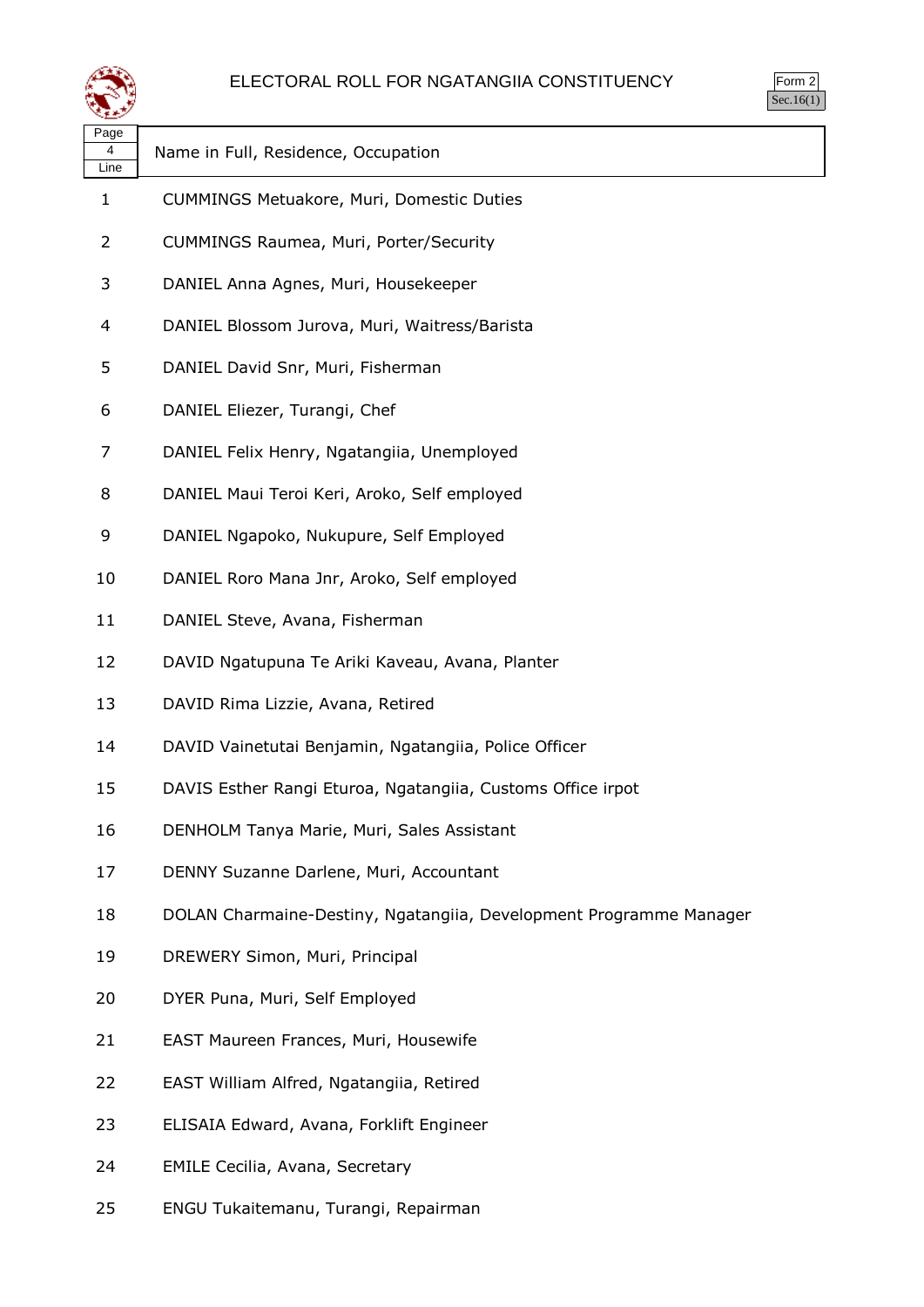

| orm<br>٠ |  |
|----------|--|
| . .      |  |

| Page<br>5<br>Line | Name in Full, Residence, Occupation                         |
|-------------------|-------------------------------------------------------------|
| 1                 | FAAUMU Alice Nga, Muri, Waitress                            |
| 2                 | FARRAR Paula Marie, Aroko, Court Stenographer               |
| 3                 | FIRMSTON Vanessa Kaye, Muri, General Manager                |
| 4                 | FLANAGAN Justine Matatoa, Ngatangiia, Photographer          |
| 5                 | FRANCIS Serena, Aremango, Trust Manager                     |
| 6                 | FULLER Ngamata, Turangi, Pensioner                          |
| 7                 | FULLER William Jnr, Turangi, Groundsman                     |
| 8                 | GEORGE Exham Tereapii, Turangi, Unemployed                  |
| 9                 | GEORGE Jason Cody, Ngatangiia, Student                      |
| 10                | GEORGE Johnny, Turangi, Police Officer                      |
| 11                | GEORGE Pauline Elizabeth, Ngatangiia, Waitress              |
| 12                | GIBBENS Faith-Marie Makiella, Ngatangiia, Bank Officer      |
| 13                | GIBBENS Marcus Delroy, Ngatangiia, Labourer/Painter         |
| 14                | GLADNEY James Nimo Leigh, Muri, Retired                     |
| 15                | GLADNEY Noelene Doris, Muri, Retired                        |
| 16                | GOODWIN Kris Teariki, Muri, Cook Islands Maritime Officer   |
| 17                | GOODWIN Maureen Frances, Areiti, Language Advisor-Education |
| 18                | GOODWIN Robert Mokaraka, Areiti, CISOA Accounts Officer     |
| 19                | GRANT Robin Peter, Ngatangiia, Resort Manager               |
| 20                | GREAVES Joan Te Vaerangi, Turangi, Police Officer           |
| 21                | GREAVES Kevin John, Turangi, Painter                        |
| 22                | HAKAORA Josephine Reda, Turangi, Construction               |
| 23                | HALL Charn Carly, Muri, Painter                             |
| 24                | HALL Eden John, Muri, Company Director                      |

HALL Jackie Ann, Muri, Housewife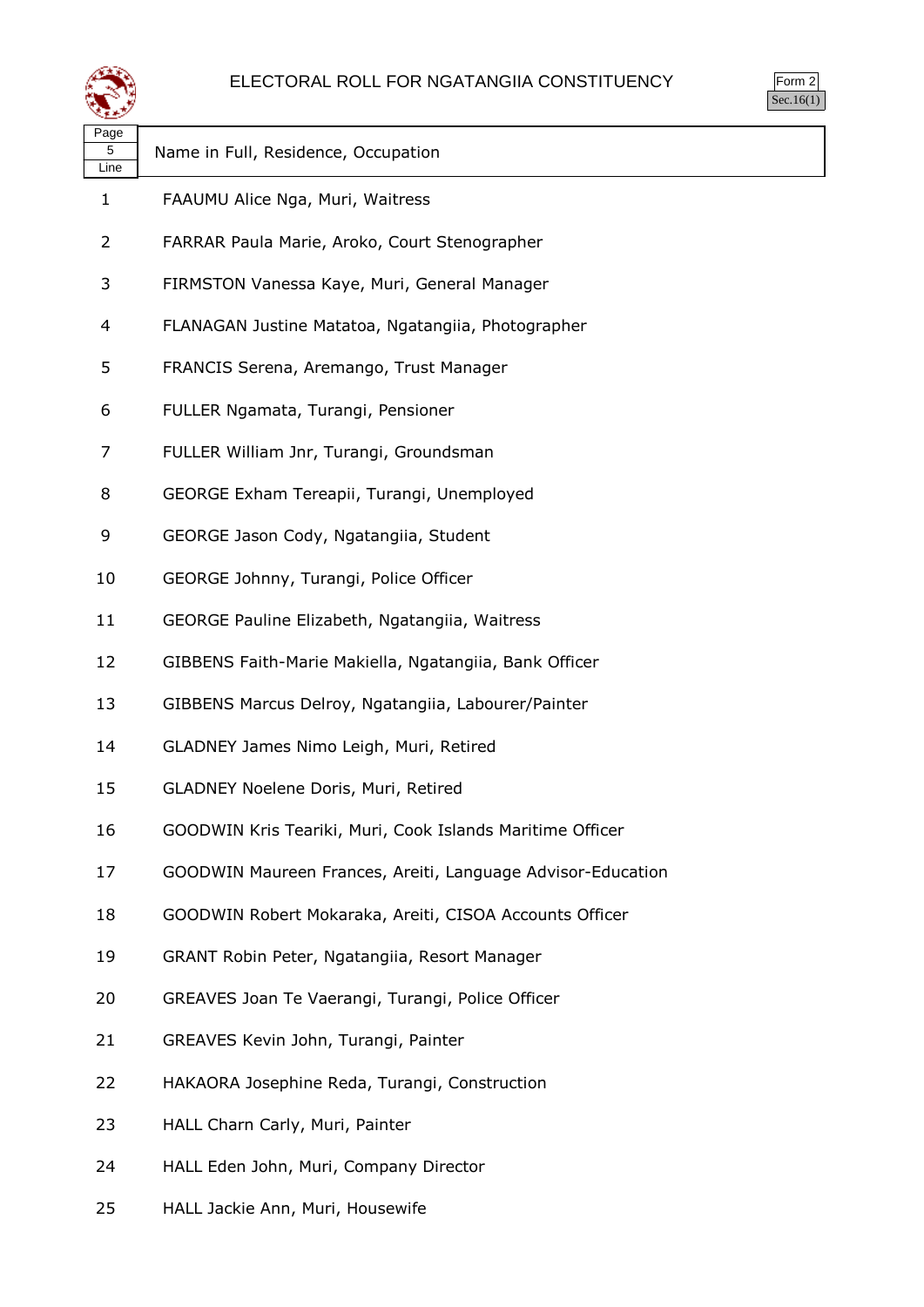

| Page<br>6<br>Line | Name in Full, Residence, Occupation                          |
|-------------------|--------------------------------------------------------------|
| 1                 | HALL Justin Arron, Muri, Painter                             |
| 2                 | HAND Georgina Abby, Ngatangiia, Radio Host/TV Presenter      |
| 3                 | HARDYN-KELLY Ingrid Terai, Muri, Sales & Marketing           |
| 4                 | HAYWARD Anton Norman, Aroko, Hotel Worker                    |
| 5                 | HEATH Brendan Manatu Kainuku, Muri, Manager                  |
| 6                 | HEATHER Kimikite O Poko, Avana, Retired                      |
| 7                 | HEAYS Tony William, Turangi, Company Director                |
| 8                 | HENDERSON Lily Elizabeth Kairangi, Ngatangiia, Self Employed |
| 9                 | HENRY Helena, Muri, Sales, Marketing & Advertising Manager   |
| 10                | HENRY Henry Royle, Turangi, Public Servant                   |
| 11                | HENRY Henry Tetaura, Muri, Medical Doctor                    |
| 12                | HENRY Hugh Jerome Tangaroa, Ngatangiia, Student              |
| 13                | HENRY Jennifer Kathleen, Ngatangiia, Company Secretary       |
| 14                | HENRY Stephen Paul, Ngatangiia, Builder                      |
| 15                | HENRY Taiora, Ngatangiia, Dental Nurse                       |
| 16                | HENRY Terrence, Muri, Medical Officer                        |
| 17                | HENRY Upokoina, Muri, Retired                                |
| 18                | HERCUS Elizabeth Jane, Ngatangiia, Villa Manager             |
| 19                | HERMAN Atatoa Joseph, Aroko, Consultant                      |
| 20                | HERMAN Mereina Nancy, Ngatangiia, Tertiary Student           |
| 21                | HERMAN Mii Tuatini Dorothy, Aroko, Bar Tender                |
| 22                | HERMAN Shirley, Ngatangiia, Self Employed                    |
| 23                | HERMAN Teremoana Dorothy, Aroko, Retired                     |
| 24                | HETLAND Matanoanoa, Aroko, Red Cross Officer                 |
| 25                | HETLAND Reina Oranni, Aroko, Self employed                   |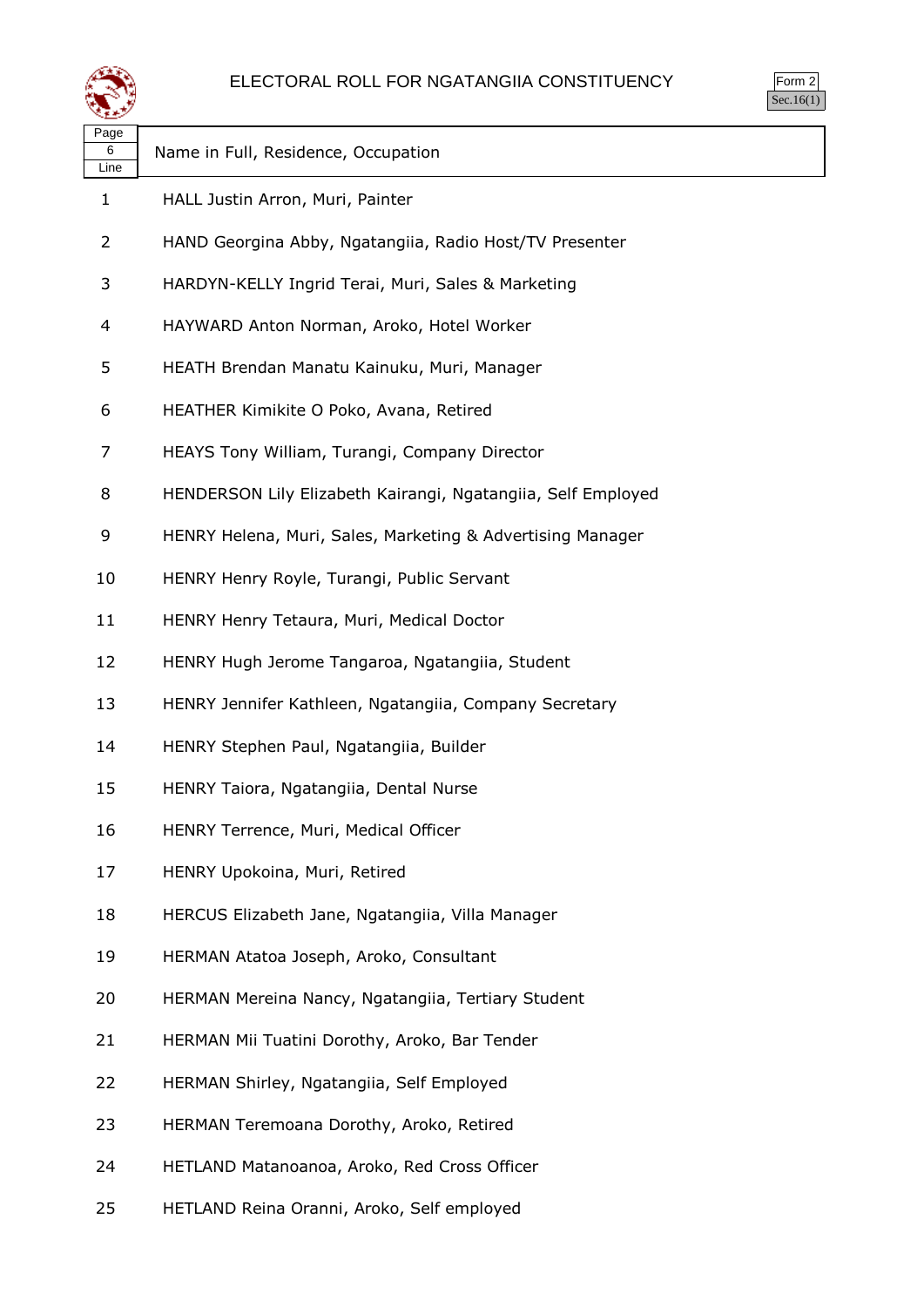

| لتستعيثه                       |                                                                       |
|--------------------------------|-----------------------------------------------------------------------|
| Page<br>$\overline{7}$<br>Line | Name in Full, Residence, Occupation                                   |
| $\mathbf{1}$                   | HOEFLICH Joseph David, Ngatangiia, Security Officer                   |
| 2                              | HOFF Edward Antonia, Muri, Welder                                     |
| 3                              | HOFF Henry, Muri, Self Employed                                       |
| 4                              | HOLFORD Christopher Guy, Turangi, Contract Supervisor/Project Manager |
| 5                              | HOLFORD Diane Ngateina Parau, Turangi, Care-giver                     |
| 6                              | HONU Ruka Teko, Turangi, Retired                                      |
| 7                              | HOPKINS Lorraine Margaret, Muri, Accommodation Provider               |
| 8                              | HOPKINS Rex Lionel, Muri, Accommodation Provider                      |
| 9                              | HORTON Lee Thomas, Turangi, Operations Manager                        |
| 10                             | HUNTER Anika Tekura-a-Vara, Ngatangiia, Fisheries Officer             |
| 11                             | HUNTER Avera Joanice, Muri, Manager                                   |
| 12                             | HUNTER Conrad James, Aremango, Boilermaker                            |
| 13                             | HUNTER Moana, Muri, Director                                          |
| 14                             | HUNTER Robert Tupangaia, Muri, Welder/Fisherman                       |
| 15                             | HUNTER Tekura-A-Vara, Muri, Managing Director - VBH                   |
| 16                             | INGRAM Pamela Takiora, Muri, Manager                                  |
| 17                             | IOANE Tereapii Teokotai, Avana, Housewife                             |
| 18                             | IOANE Toutika, Avana, Mechanic                                        |
| 19                             | IORANGI Ngatokorua Maitoe, Turangi, Teacher Aid-Te Uki Ou             |
| 20                             | <b>IORANGI Trainees, Muri, Not Stated</b>                             |
| 21                             | IOTEVA Mapi, Avana, Shop Assistant                                    |
| 22                             | IRO Teava, Ngatangiia, Operator                                       |
| 23                             | ISAIAH Nikoia, Turangi, Unemployed                                    |
| 24                             | JACK Papatu, Ngatangiia, Entertainer                                  |

JAMIESON Elizabeth Maryon Grace, Ngatangiia, Self employed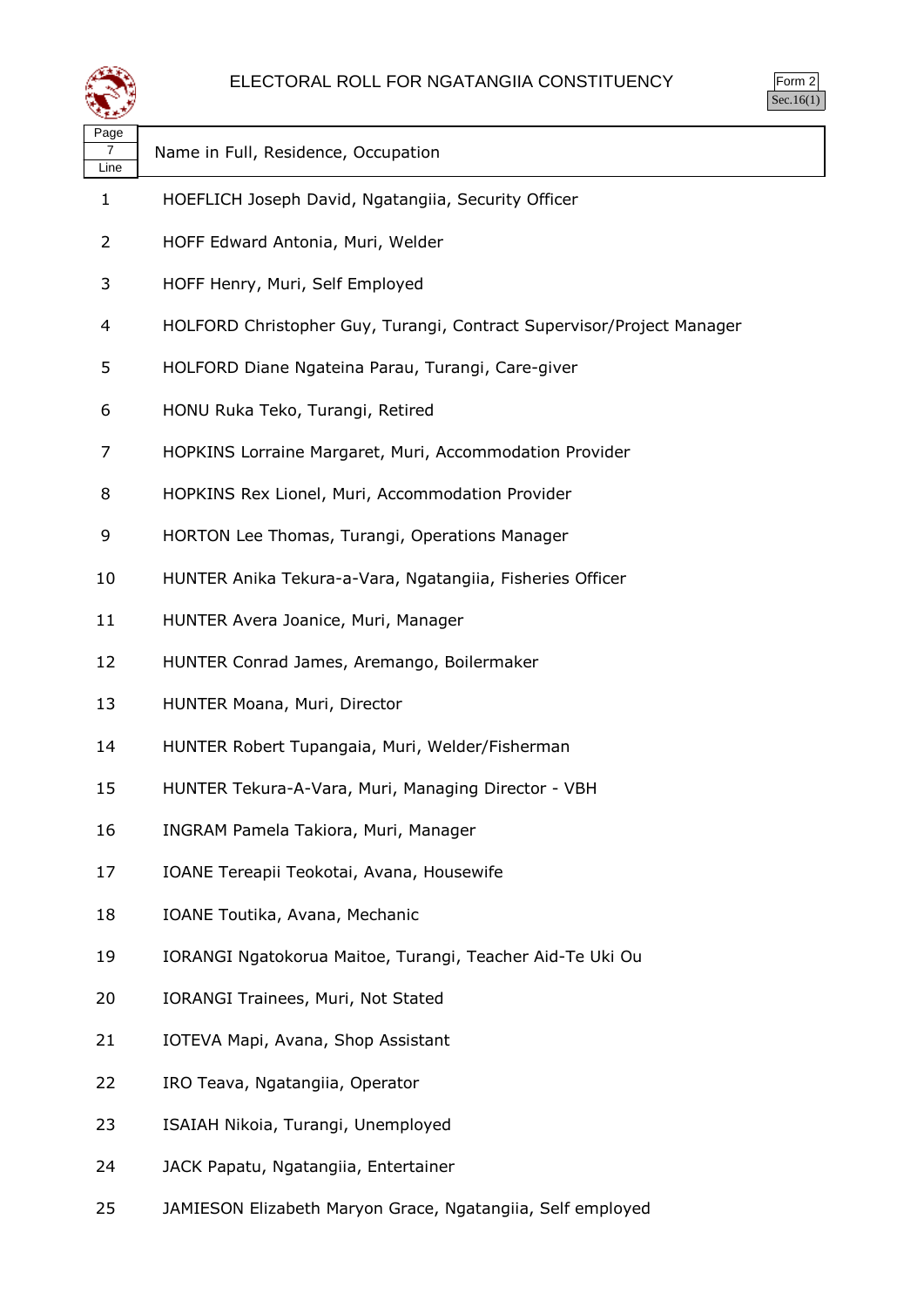

| $\mathsf{m}$ |  |
|--------------|--|
| v.           |  |

| Page<br>8<br>Line | Name in Full, Residence, Occupation                         |
|-------------------|-------------------------------------------------------------|
| 1                 | JESSIE Josephine Ngapoko, Avana, Bar Manager                |
| 2                 | JOE Raukarere, Ngatangiia, Ports Authority                  |
| 3                 | JOHANSSON Bo Seth, Aroko, Internship-MoJ                    |
| 4                 | JOHN Christine, Avana, Rounder                              |
| 5                 | JOHN Kholood Mannuel, Avana, Housewife                      |
| 6                 | JOHN Rongo Paul, Avana, Labourer                            |
| 7                 | JOHN Warren Ukarau, Muri, Chef                              |
| 8                 | JOHNSON Beatrice Margarett Tupou, Muri, Czechmate Ltd       |
| 9                 | JOHNSTON Karen Lucy, Muri, Dressmaker                       |
| 10                | JOHNSTON Malcolm Frederick, Muri, Builder                   |
| 11                | JOHNSTON Riley Tioni, Muri, Kitchen Hand                    |
| 12                | JOHNSTON Rueben Patrick, Muri, Inbound Sales Consultant     |
| 13                | JONES Jorja Deen, Aremango, Admin Worker                    |
| 14                | JONES Max Hollis, Ngatangiia, Retired                       |
| 15                | JONES Pauline Emily, Aremango, Company Director             |
| 16                | JONES Peter David Hollis, Aremango, Company Director        |
| 17                | JONES Toni Tauturu, Muri, Merchandiser-CITC Building Centre |
| 18                | JOSEPH Rerepairere Matapakia, Avana, Foreman                |
| 19                | JOSEPH Taetetangi, Avana, Housewife                         |
| 20                | JOSEPH Tongaiti Josiah, Avana, Carpenter                    |
| 21                | KA Teuira Manuela, Ngatangiia, Self Employed                |
| 22                | KAINUKU Teurihei, Avana, Home Duties                        |
| 23                | KAITARA Dawn Cecilia, Muri, Checkout-CITC Supermarket       |
| 24                | KAMANA Nannette Angela, Muri, Café Owner                    |
| 25                | KARE Tereapii Rangi Jane, Avana, Bank Officer               |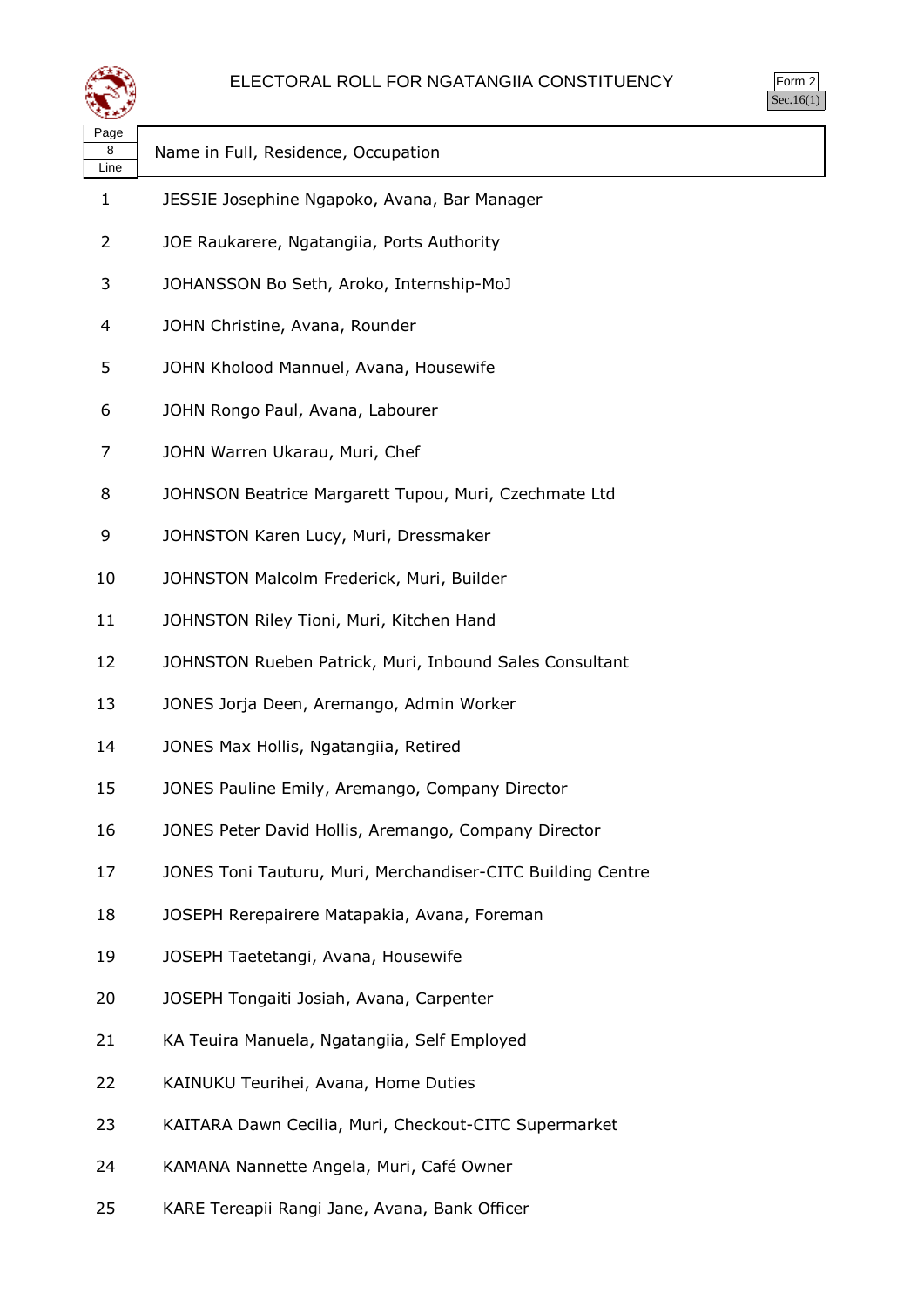

| Page<br>9<br>Line | Name in Full, Residence, Occupation                        |
|-------------------|------------------------------------------------------------|
| $\mathbf{1}$      | KARIKA Koroio Ngatungane, Ngatangiia, Pensioner            |
| 2                 | KATOA Lesley, Muri, Accountant                             |
| 3                 | KATOA Romani Pakura, Muri, Architect                       |
| 4                 | KAUKURA Junior Kaukura, Muri, Pipe Fitter                  |
| 5                 | KAUTAI Ayah Abdallah, Ngatangiia, Unemployed               |
| 6                 | KAUTAI Mataio Rea, Muri, Retired                           |
| 7                 | KAUVAI Louis, Muri, Retired                                |
| 8                 | KAUVAI Memory, Muri, Waitress-Pacific Resort               |
| 9                 | KAUVAI Miitungane Elizabeth, Muri, Self Employed           |
| 10                | KAUVAI Olympia Abigail, Muri, Butcher                      |
| 11                | KAUVAI Turanga, Muri, Carpenter                            |
| 12                | KAUVAI Turangatapu, Muri, Self Employed                    |
| 13                | KAUVAI William Vivish, Aremango, Self Employed             |
| 14                | KAUVAI-MUSTONEN Tara Atua, Ngatangiia, Manager/Musician    |
| 15                | KAVANA Stephen, Avana, Tour Guide Operator                 |
| 16                | KEENAN Jacqueline, Muri, Development Program Administrator |
| 17                | KENNY Caryn Linda, Turangi, Motel Owner                    |
| 18                | KERR-BELL Dion James, Ngatangiia, Driver                   |
| 19                | KIMIANGATAU Ngamata Puretu Pekarau, Turangi, Housewife     |
| 20                | KIMIIA Nooroa Naai, Turangi, Teacher N.M.S                 |
| 21                | KINGSBURY Kenard John, Maii, Technician                    |
| 22                | KIRIKAVA Albert, Turangi, Aviation Security                |
| 23                | KIRIKAVA Atai Ioteva Paerata, Avana, Self employed         |
| 24                | KIRIKAVA Ioteva, Avana, Security                           |
|                   |                                                            |

KIRIKAVA Paerata, Aroko, Dust Buster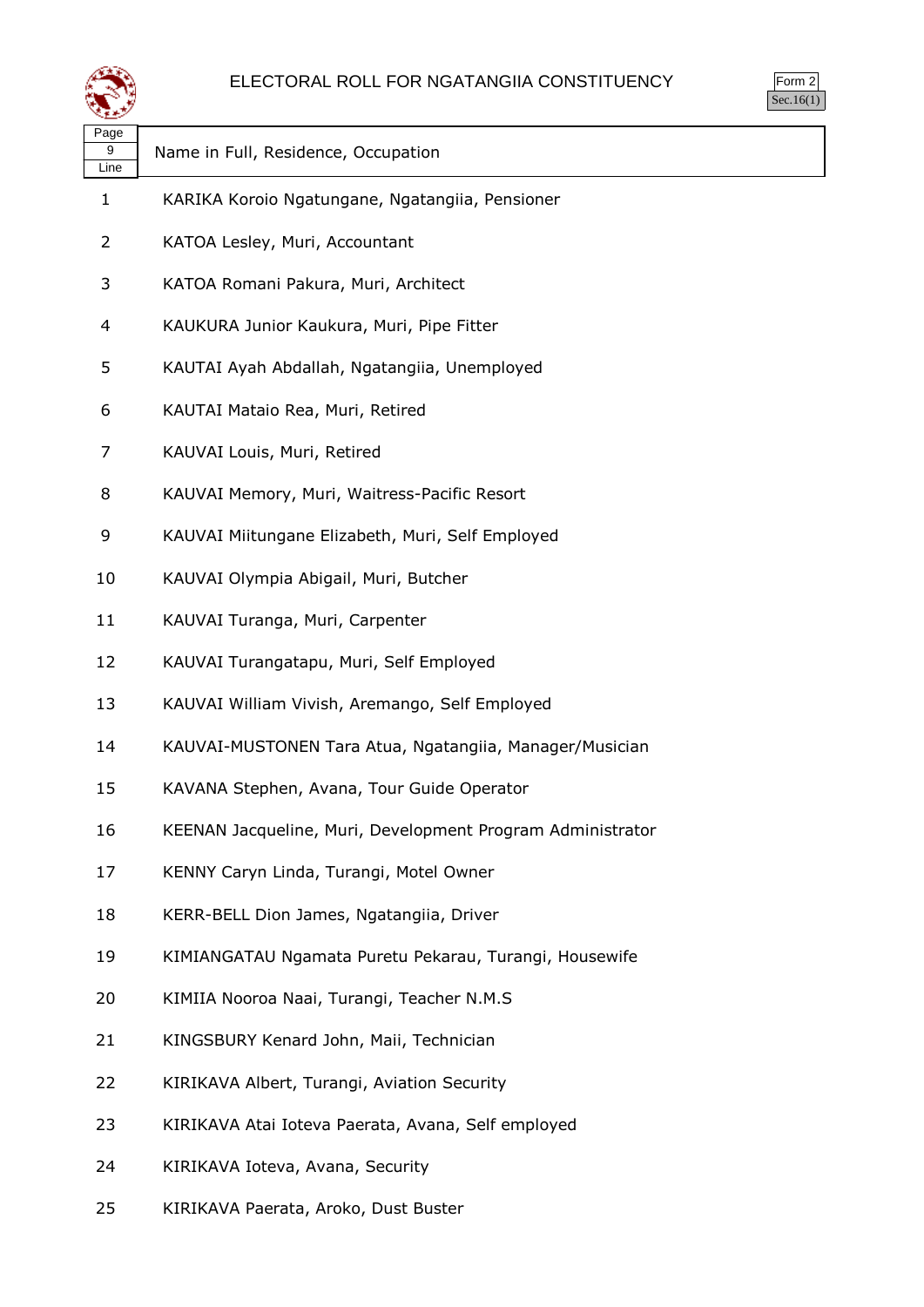

| Page<br>10<br>Line | Name in Full, Residence, Occupation                                  |
|--------------------|----------------------------------------------------------------------|
| 1                  | KIRIKAVA Repeta Roimata, Avana, Super Brown Takeaway                 |
| 2                  | KORONUI Rakeimata Junior, Muri, Occupation Not Stated                |
| 3                  | KOTEKA Elizabeth Foster, Muri, Retailer                              |
| 4                  | KOTEKA Framhein Mackenzie, Muri, Self Employed                       |
| 5                  | KOTEKA Joshua, Muri, Self Employed                                   |
| 6                  | KOTEKA-WIKI Emmy Aumai, Ngatangiia, Business owner                   |
| 7                  | KOTEKA-WIKI Terena Hineata, Ngatangiia, Te Ipukarea Society          |
| 8                  | LAMBERT Pupukura Keu, Turangi, Retired                               |
| 9                  | LAMBERT Raymond Perry, Muri, Grower                                  |
| 10                 | LAMBERT Thomas Ngatokorima, Turangi, Carpenter                       |
| 11                 | LARKINGS-MAOATE Japheth Puangi Fili-Fili, Avana, Tour Guide Operator |
| 12                 | LASAGANIBAU Joeannah Tuainekore, Ngatangiia, Unemployed              |
| 13                 | LASAGANIBAU Temata Moeroa, Ngatangiia, Unemployed                    |
| 14                 | LEMAIRE Arii, Muri, Domestic Duties                                  |
| 15                 | LEWIS Oropai Tearapoti, Avana, Domestic Duties                       |
| 16                 | LYNCH Manine, Ngatangiia, Student                                    |
| 17                 | LYNCH Paul, Vaii, Lawyer                                             |
| 18                 | LYNCH Shona Victoria, Muri, Housewife                                |
| 19                 | MAAO Piriariki Paiti, Avana, Biosecurity Officer                     |
| 20                 | MACFARLANE Vina Maree, Ngatangiia, Resort Manager                    |
| 21                 | MACFARLENE Theresa Anne, Muri, Managing Director                     |
| 22                 | MACKENZIE Ellayne Beverly, Avana, Teacher                            |
| 23                 | MACKENZIE Ngateina Jasmine, Muri, General Manager                    |
| 24                 | MACKENZIE Tamataia Karl, Muri, Student                               |
| 25                 | MACKENZIE-HOFF Chemanya Ngaávae, Muri, Retail Sale & Booking Officer |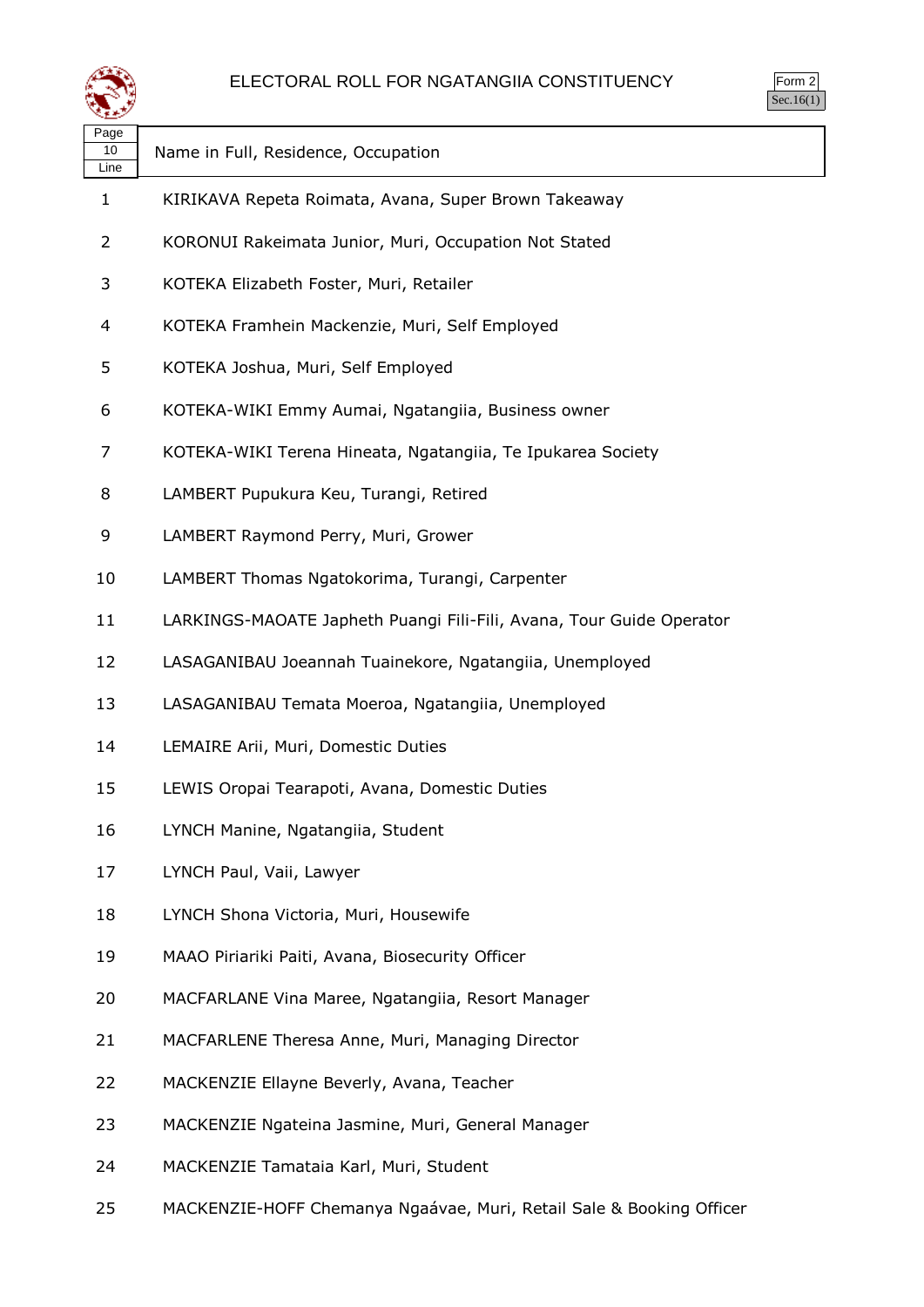

Form 2  $\overline{\text{Sec.16}(1)}$ 

| Page<br>11<br>Line | Name in Full, Residence, Occupation                       |
|--------------------|-----------------------------------------------------------|
| 1                  | MACKENZIE-HOFF Fraser Nia, Ngatangiia, Activities Officer |
| 2                  | MACPHERSON Bernard Tod, Turangi, Retired                  |
| 3                  | MACPHERSON Paremata, Turangi, Retired                     |
| 4                  | MAIREROA Anna, Avana, Waitress                            |
| 5                  | MAIREROA Louisa, Ngatangiia, Unemployed                   |
| 6                  | MAKIANU Metuakore Max, Ngatangiia, Taxi Driver            |
| 7                  | MAKIMOU TeAriki Teremoana, Turangi, Retiree               |
| 8                  | MANDEL Ann-Marie Vianney, Muri, Occupation Not Stated     |
| 9                  | MANU Alfred George, Ngatangiia, Sales Representative      |
| 10                 | MANUELA Wynne Paget, Ngatangiia, Home Executive           |
| 11                 | MAOATE Danyel Mark, Turangi, Carpenter                    |
| 12                 | MAOATE Itinga, Turangi, Manageress                        |
| 13                 | MAOATE Josephine, Turangi, Typist/Receptionist            |
| 14                 | MAOATE Mapu Tereinga, Turangi, Builder                    |
| 15                 | MAOATE Marcelia Ngatungane, Turangi, Student              |
| 16                 | MAOATE Maria Pira, Turangi, Finance Officer               |
| 17                 | MAOATE Marito, Turangi, Housewife                         |
| 18                 | MAOATE Mataina, Turangi, Student                          |
| 19                 | MAOATE Moeroa Susan, Turangi, Housewife                   |
| 20                 | MAOATE Pamela Tearuru, Turangi, Domestic Duties           |
| 21                 | MAOATE Porakau Junior, Turangi, Planter                   |
| 22                 | MAOATE Rossanna Maria Channelle, Turangi, Cashier         |
| 23                 | MAOATE Te Area Sharon, Turangi, Occupation Not Stated     |
| 24                 | MAOATE Tereinga, Turangi, Quarantine Officer              |

MAORA Tua, Muri, Labourer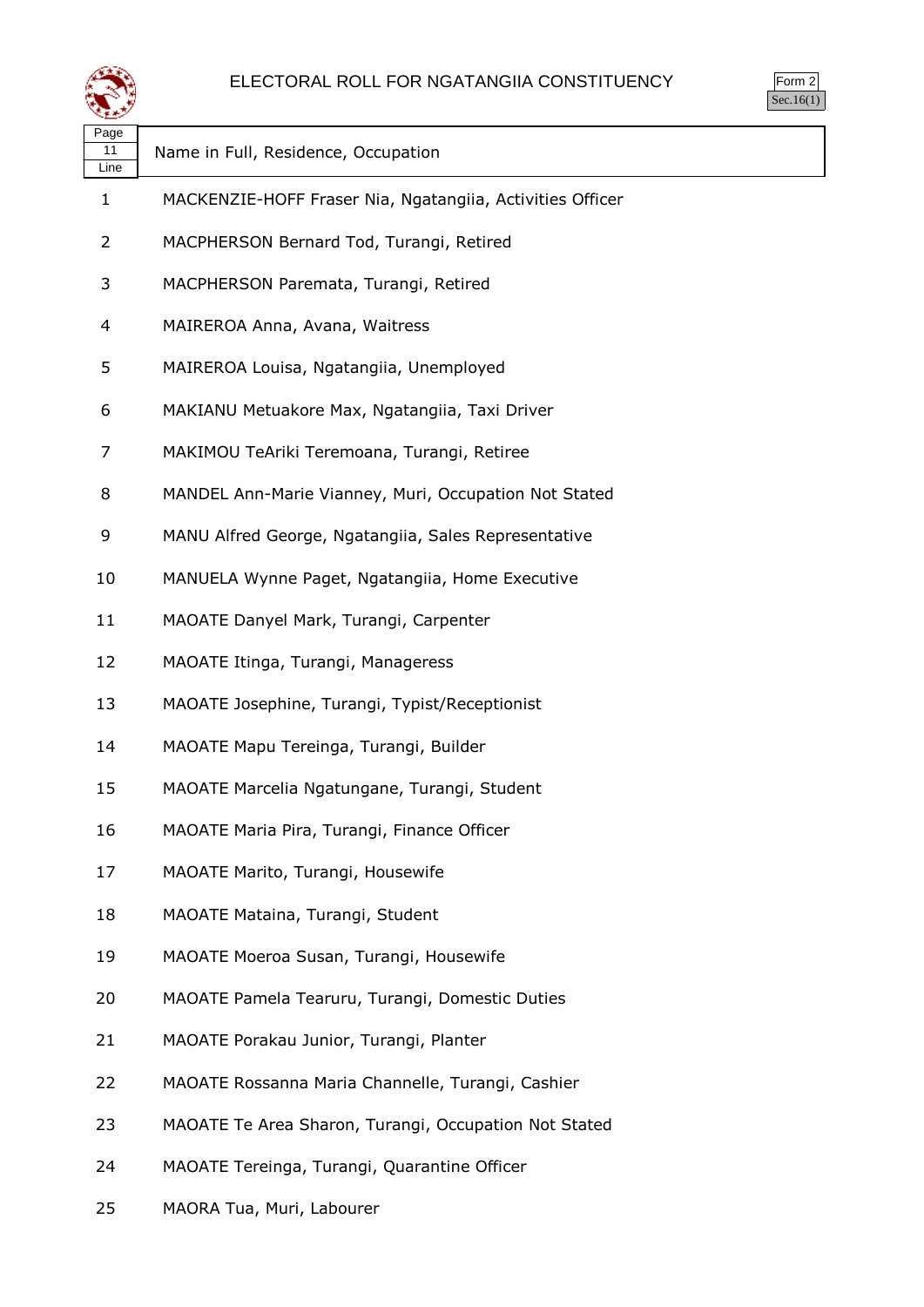

| orm<br>╯ |
|----------|
|          |

| Name in Full, Residence, Occupation                                    |
|------------------------------------------------------------------------|
|                                                                        |
| MAPU Evelyn Alice, Turangi, Public Servant                             |
| MAPU James Kau, Turangi, Police Officer                                |
| MARE Teremoana, Ngatangiia, Retired                                    |
| MARSTERS John James, Turangi, Occupation Not Stated                    |
| MARSTERS Kristle Ngatoa, Turangi, Unemployed                           |
| MARSTERS Tikaroa James, Turangi, Self Employed                         |
| MARUARIKI Philip, Muri, Carpenter                                      |
| MARUARIKI Phillica Prisnia Uraiata Tesannra, Ngatangiia, F&B Attendant |
| MASON James Louis, Turangi, Home Helper                                |
| MASON Mangu John, Turangi, Carpenter                                   |
| MATA Toru, Ngatangiia, Self Employed Builder                           |
| MATAPO Alan Teariki, Muri, Carpenter                                   |
| MATAPO Antony Teokotai, Muri, Carpenter                                |
| MATAPO Teokotai Teariki, Muri, Maintenance Worker                      |
| MATO Lillian Patience Tekura-a-Vara, Muri, Secretary, MOIP             |
| MATO Makiroa Tepaeru, Muri, Bank Officer                               |
| MAUI Junior, Turangi, Storeman                                         |
| MAVE Ruth Anna Tangiiau, Turangi, Guide                                |
| MAXWELL Stuart Woolhouse, Muri, Retired                                |
| MAYOR John, Muri, Self Employed                                        |
| MCKENNA Maxwell Vernon Jack, Turangi, Retired                          |
| MCKENNA Ngatokorima, Turangi, Retired                                  |
| MCNAIR David Robert, Ngatangiia, Barrister & Solicitor                 |
| MCNAIR Mata Atua Toreka, Ngatangiia, Self Employed                     |
|                                                                        |

MEAAROA Ngapoko Karotai, Turangi, Housewife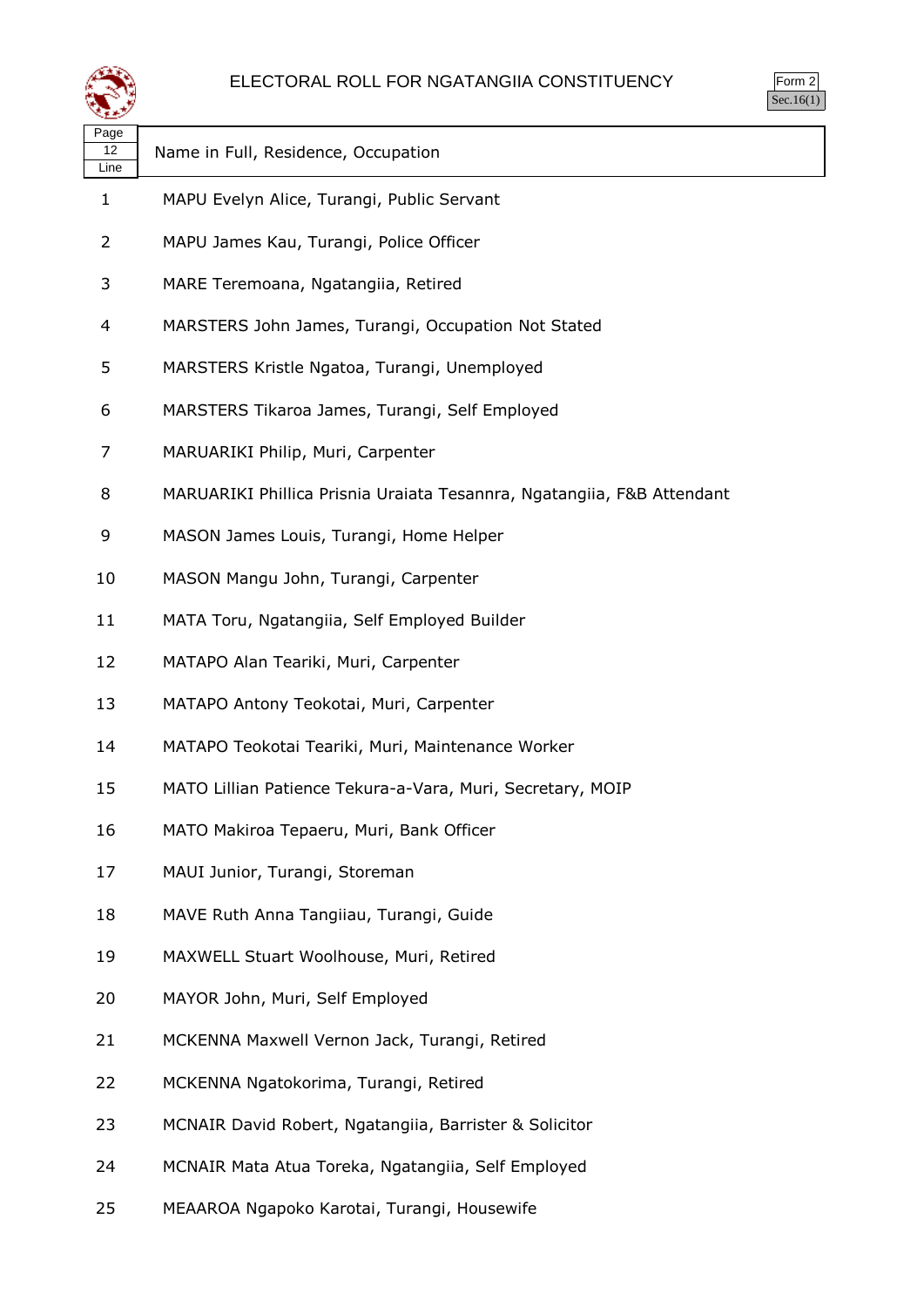

| $\mathsf{m}$ |  |
|--------------|--|
| v.           |  |

| Page<br>13<br>Line | Name in Full, Residence, Occupation                        |
|--------------------|------------------------------------------------------------|
| $\mathbf{1}$       | MEAAROA Turuta, Turangi, Operator                          |
| 2                  | METI Vane John, Avana, Occupation Not Stated               |
| 3                  | METUARIKI Phillip Russell Teokotai, Turangi, Sales Manager |
| 4                  | METUARIKI Taiakapu, Turangi, Recycler-Foodland             |
| 5                  | METUARIKI Teeiau, Turangi, Food & Beverage-Pacific Resort  |
| 6                  | METUAVAINE Ngatamariki, Turangi, Planter                   |
| 7                  | MILES Aneurin Elisha, Muri, Intern Driver                  |
| 8                  | MILES Georgia Elizabeth, Ngatangiia, Student               |
| 9                  | MILES Israel David, Ngatangiia, Student                    |
| 10                 | MIRIAU Ami Tairi, Muri, Domestic Duties                    |
| 11                 | MIRIAU Ngamata Gerick, Ngatangiia, Tour Guide              |
| 12                 | MIRIAU Ngatokorua Tairi, Muri, Ambulance Driver            |
| 13                 | MITCHELL Devonne, Muri, Driver-Snowbird laundry            |
| 14                 | MITCHELL Michelle Kairangi, Muri, Operations Manager       |
| 15                 | MOEROA Toni, Ngatangiia, Receptionist                      |
| 16                 | MOETAUA Metua Nooroa, Ngatangiia, Assistant Joiner         |
| 17                 | MOKOROA Donna Ati Agnes, Muri, Medical Doctor              |
| 18                 | MONGA Abera, Turangi, Builder                              |
| 19                 | MONGA Emily Auetupuna Te Kura, Ngatangiia, Waitress        |
| 20                 | MONGA Kauariki, Turangi, Domestic Duties                   |
| 21                 | MONGA Memory Ngatokotoru, Turangi, Student                 |
| 22                 | MONGA Tamariki Taatai, Turangi, Carpenter                  |
| 23                 | MONGA Teremoana, Turangi, Mechanic                         |
| 24                 | MOORFIELD Katarina Jane Meari, Turangi, Self Employed      |

MORAN Paul, Ngatangiia, Tiler/Handyman/Maintenance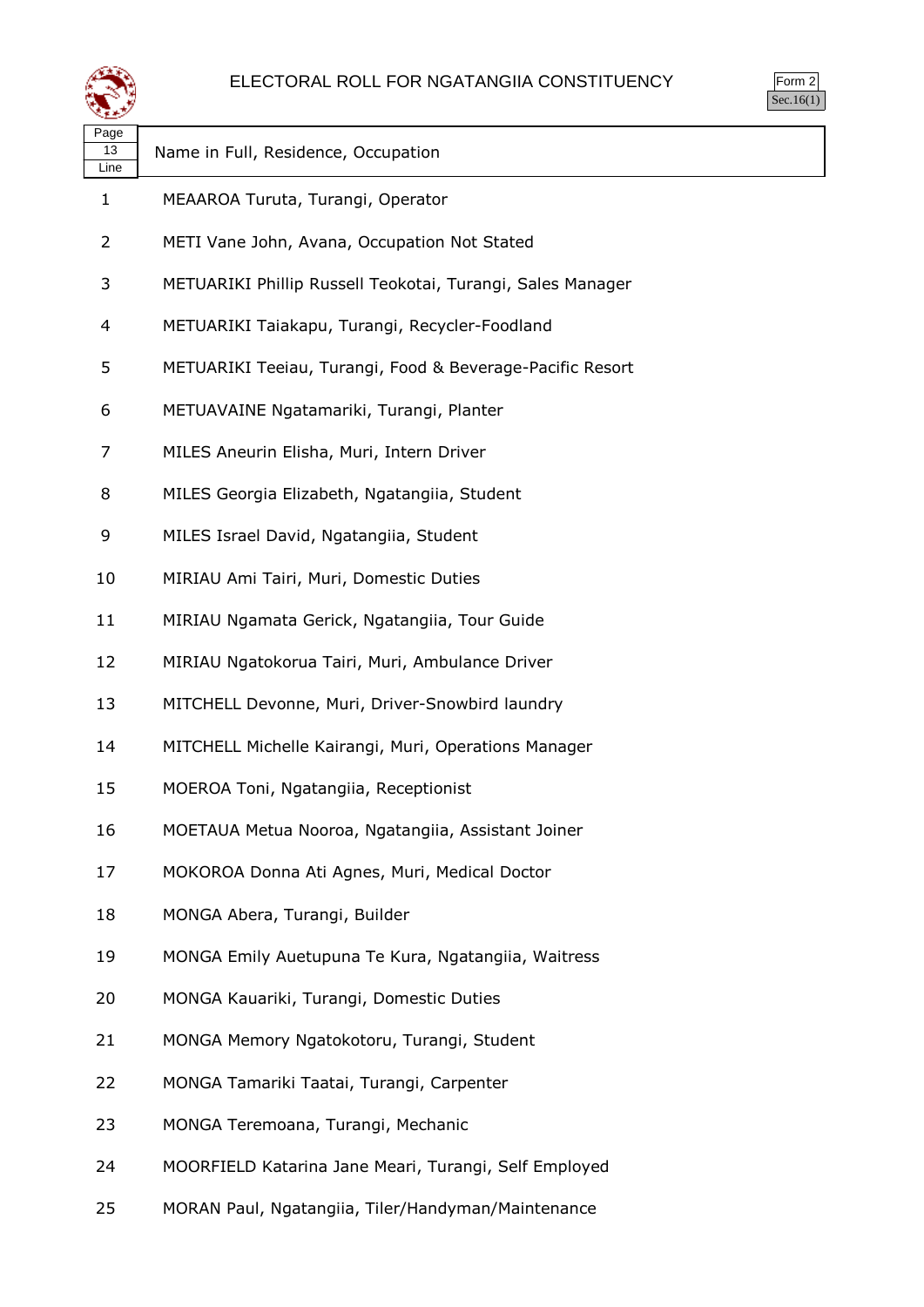

| Page<br>14<br>Line | Name in Full, Residence, Occupation                    |
|--------------------|--------------------------------------------------------|
| 1                  | MORRIS-PONGA Melinda Kaye, Turangi, Director           |
| 2                  | MORRIS-PONGA Paulina Maria Ngatupuna, Turangi, Manager |
| 3                  | MUSTONEN Paavo Tariu, Ngatangiia, Builder              |
| 4                  | NEWNHAM Callia Vaiana, Avana, Receptionist             |
| 5                  | NEWNHAM Christine Haumatatua, Avana, Assistant Manager |
| 6                  | NEWNHAM Raymond Brian Temu, Aroko, Wholesaler          |
| 7                  | NEWNHAM Repeka Teinaki, Avana, Housewife               |
| 8                  | NGA Euphemia Florence, Ngatangiia, Student             |
| 9                  | NGA Lydia Hannah, Avana, Information Officer           |
| 10                 | NGAMATAREU Mennie, Turangi, Domestic Duties            |
| 11                 | NGANU Tangitamaiti, Muri, Registered Nurse/Midwife     |
| 12                 | NGANU-MATAPO Ina Veronica, Muri, Housewife             |
| 13                 | NIA Matariki, Avana, Self Employed                     |
| 14                 | NIA Michael William Itaaka, Turangi, Builder           |
| 15                 | NICHOLAS Anna Dorothy Van Hoff, Muri, Chef             |
| 16                 | NICHOLAS Annie Xham, Ngatangiia, Waitress              |
| 17                 | NICHOLAS Destiny Georgina, Turangi, Not Stated         |
| 18                 | NICHOLAS Elizabeth, Turangi, Bank Teller               |
| 19                 | NICHOLAS George, Turangi, Operator- T&M                |
| 20                 | NICHOLAS Iaveta Arthur, Muri, Property Supervisor      |
| 21                 | NICHOLAS Ivor, Muri, Taxi Driver                       |
| 22                 | NICHOLAS Nooapii Justina, Ngatangiia, Museum Manager   |
| 23                 | NICHOLAS Parima, Avana, Kitchen Hand                   |
| 24                 | NICHOLAS Tangi, Avana, Retired                         |
| 25                 | NICHOLAS Tangimetua Marie, Turangi, Self-employed      |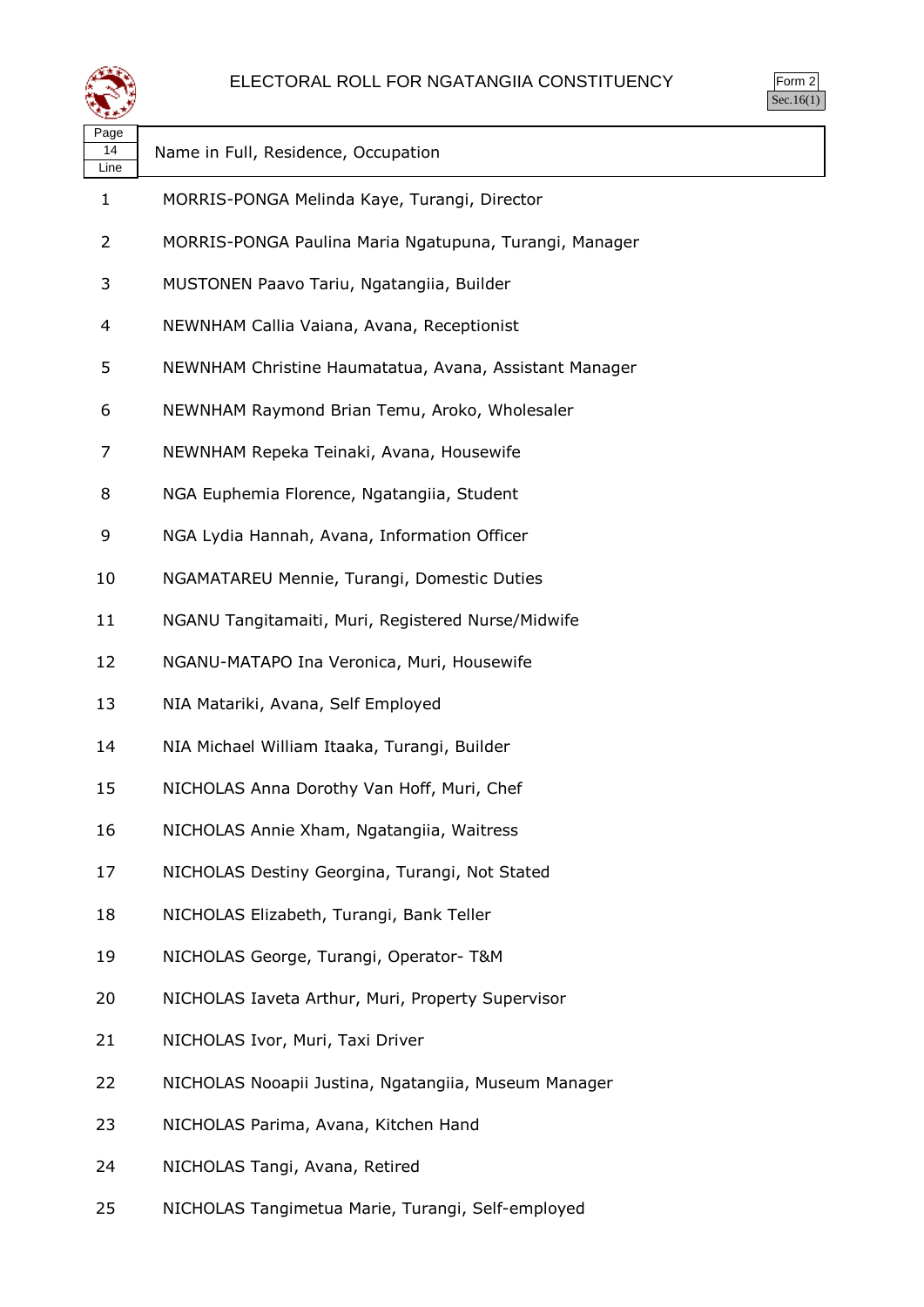

| orm<br>╭ |
|----------|
| ` 1      |

| Page<br>15 | Name in Full, Residence, Occupation                              |
|------------|------------------------------------------------------------------|
| Line<br>1  | NICHOLAS Te Tianui, Turangi, Officer Cashier                     |
| 2          | NICHOLLS Tere Tour Mii, Turangi, Unemployed                      |
| 3          | NIKOIA Ngametua, Muri, Teacher                                   |
| 4          | NIKOIA Tauira-Atea Teuruaa, Muri, Retired                        |
| 5          | NIWA Taylor Ngawai, Turangi, Waitress                            |
| 6          | NOO Dominique Tearoa, Avana, Builder                             |
| 7          | NOOTAI Elizabeth, Avana, Night Auditor                           |
| 8          | O'CONNOR Charlie Benjamin, Nukupure, Self Employed               |
| 9          | O'CONNOR Mere, Nukupure, Domestic Duties                         |
| 10         | OMARA Mary Irene Nancy, Aroko, Domestic Duties                   |
| 11         | ORGAN Pokoina, Avana, Secretary                                  |
| 12         | PAARA George, Turangi, Farmer                                    |
| 13         | PAIO Teiti Marita, Turangi, Network Officer-TAU                  |
| 14         | PAKU Teetu Tuatai, Turangi, Domestic Duties                      |
| 15         | PAPERA Lester Poe, Muri, Rarocars                                |
| 16         | PARKER Lovy Tea, Muri, Banking Officer                           |
| 17         | PEACH Maria Masella, Avana, Doctor                               |
| 18         | PETERO Charles, Turangi, Lawyer                                  |
| 19         |                                                                  |
|            | PETERO Nia Tuariki, Ngatangiia, Pensioner                        |
| 20         | PETERO Tira, Ngatangiia, Pensioner                               |
| 21         | PEYROUX Angelo Tangiiau Tata, Ngatangiia, Admin/Accounts         |
| 22         | PEYROUX Catherine Paiau, Turangi, Manageress                     |
| 23         | PEYROUX Enua Roimata, Avana, Housewife                           |
| 24         | PEYROUX Keona Rangieturoa, Muri, Accounts-Joyce Peyroux Garments |

PEYROUX Paul, Turangi, Service Manager, CI Motor Center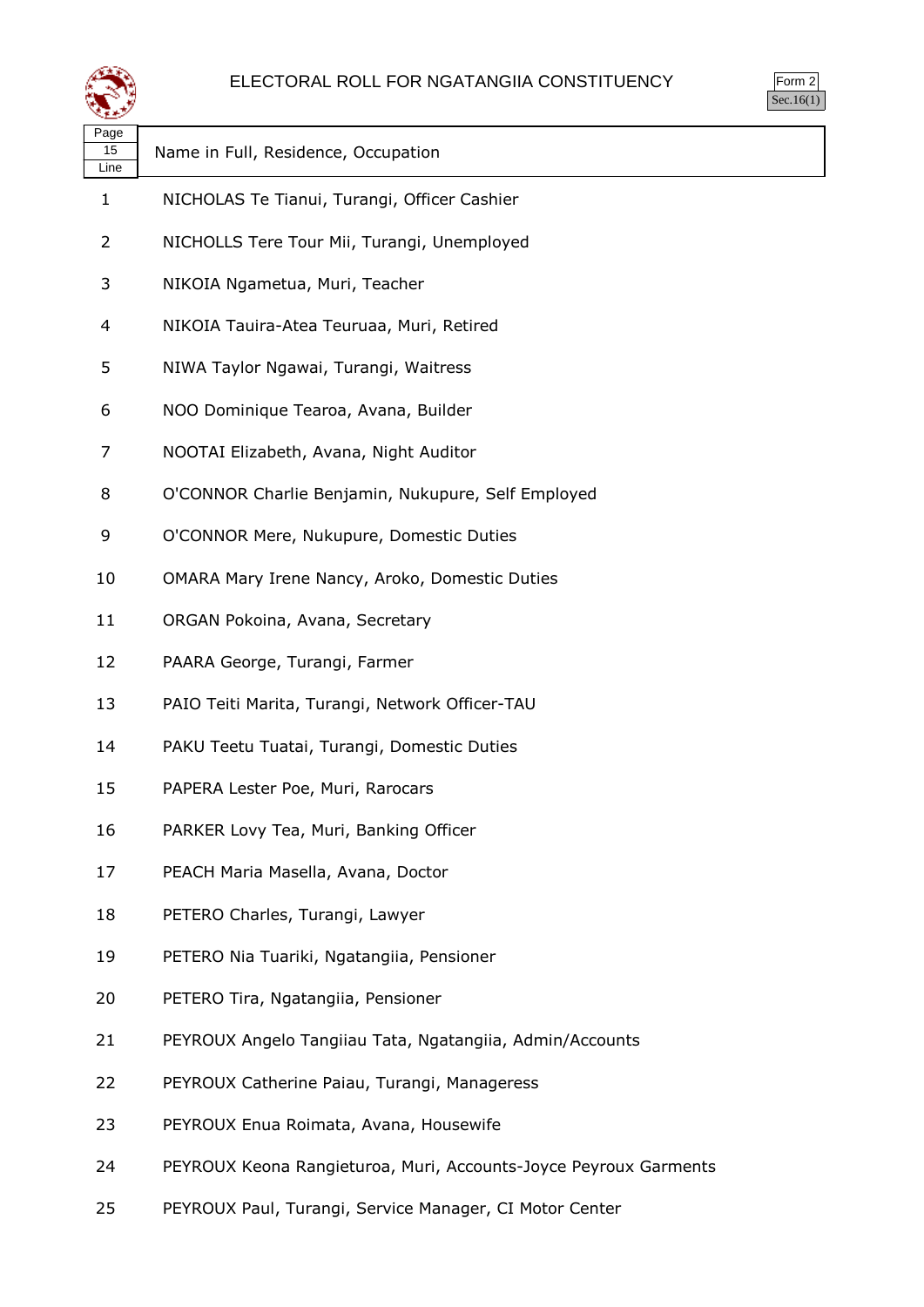

| $\mathsf{m}$ |  |
|--------------|--|
| v.           |  |

| Page<br>16<br>Line | Name in Full, Residence, Occupation                                    |
|--------------------|------------------------------------------------------------------------|
| 1                  | PEYROUX Paul Timothy Daniel, Muri, Groundsman                          |
| 2                  | PEYROUX Rangieturoa Tiare, Turangi, Shop Assistant                     |
| 3                  | PEYROUX Stephen Pierre, Avana, Office Manager                          |
| 4                  | PEYROUX Teariki Paul, Muri, Teacher Aide-Takitumu School               |
| 5                  | PIAKURA David, Turangi, Mechanic                                       |
| 6                  | PIAKURA Rupe, Turangi, Housewife                                       |
| 7                  | PICK Kelly Rose, Aremango, Manager                                     |
| 8                  | PIERRE John Magele, Turangi, Builder                                   |
| 9                  | PIHO Apaiteina Ngaariki Mokoroa Kauvai, Muri, Office Clerk             |
| 10                 | PITO Ariirau Tiphanie, Avana, Administration Officer                   |
| 11                 | PITTMAN Noel Tekao, Avana, Air New Zealand ramp Manager                |
| 12                 | PITTMAN Taina Beverlee Nicholas, Avana, Customer Service Agent - AirNZ |
| 13                 | POILA Maria Briante, Avana, Executive Secretary                        |
| 14                 | POILA Paul Ngatokoono, Avana, Mechanic                                 |
| 15                 | POILA Rachel, Muri, Barista                                            |
| 16                 | PONGA Andrew Akaiti, Turangi, Director                                 |
| 17                 | POROI Lydia Lyndra, Avana, Chef                                        |
| 18                 | PUIA Glassie, Muri, Not Stated                                         |
| 19                 | PUIA Motu, Muri, Builder                                               |
| 20                 | PUIA Ricky, Muri, Not Stated                                           |
| 21                 | PUIA Vaiari, Ngatangiia, Insurance Officer                             |
| 22                 | PUKA Liana-Mary, Muri, Tour Guide for the Cruise                       |
| 23                 | PUKA Melemele Telama Otesia, Muri, Contractor                          |
| 24                 | PUNA Fenuae Lawrance, Ngatangiia, Truck driver - CITC                  |
| 25                 | PUNI IORANGI Etu Daniel, Ngatangiia, Bar Manager                       |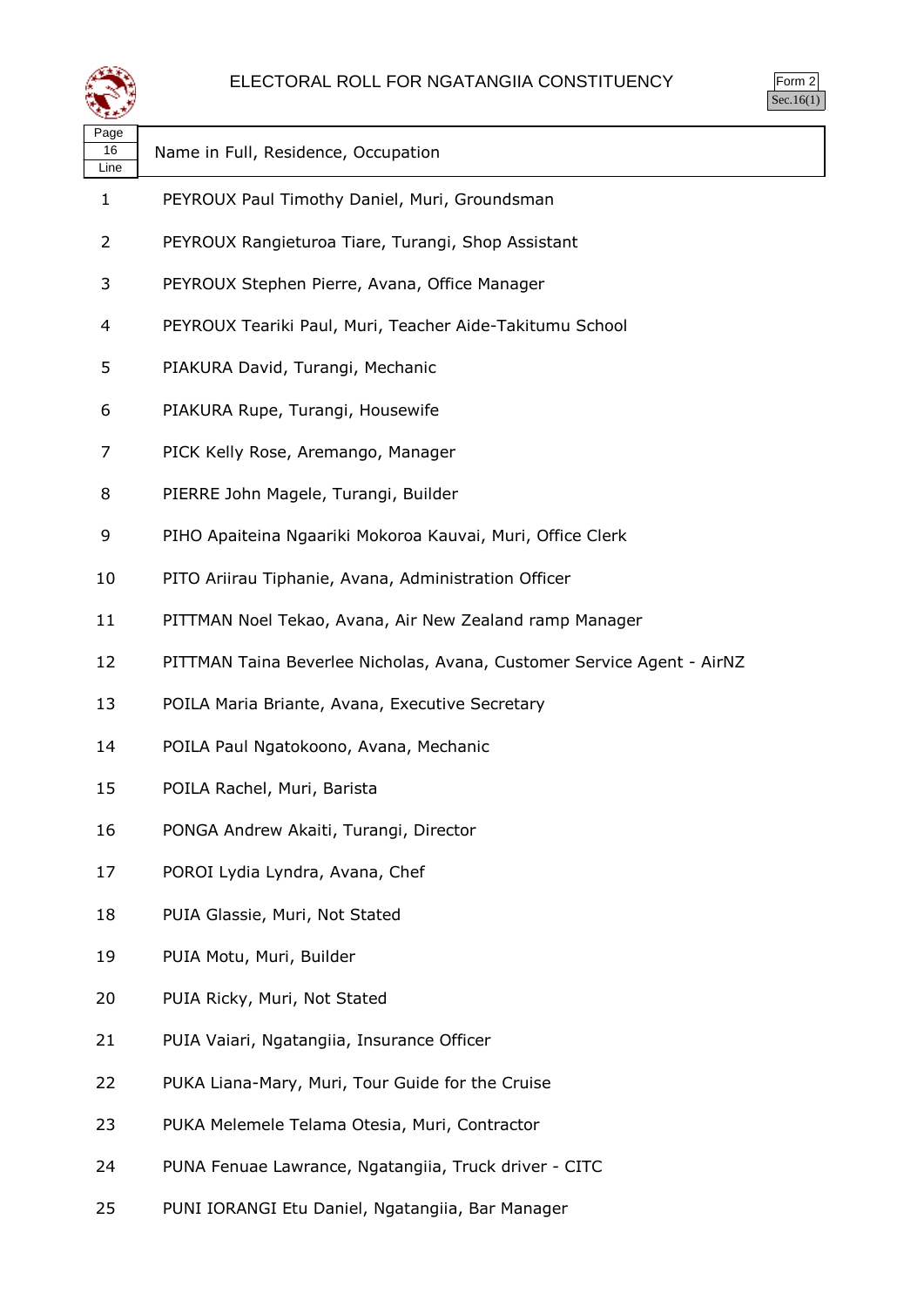

| પ∓≠У               |                                                                       |
|--------------------|-----------------------------------------------------------------------|
| Page<br>17<br>Line | Name in Full, Residence, Occupation                                   |
| 1                  | PURUA Miimetua Jancey, Turangi, Unemployed                            |
| 2                  | PURUA Tumaiata Tutai, Muri, Operator                                  |
| 3                  | PURUA-TREGO Bernadette Tutai, Aroko, Office Manager                   |
| 4                  | RANI Marion Ngatokorua, Ngatangiia, Student                           |
| 5                  | RANI Ngateina, Turangi, Project Engineer                              |
| 6                  | RANI Stephen Tepua, Turangi, Student                                  |
| 7                  | RATTLE Colin John, Muri, Jeweller                                     |
| 8                  | RATTLE Josephine Moeroa, Muri, Diner & Takeaway Manager               |
| 9                  | RATTLE Niki, Muri, Ombudsman                                          |
| 10                 | RAVE Andrew, Muri, Barista Café Assistant                             |
| 11                 | REA Dennise Matangaro, Avana, Unemployed                              |
| 12                 | REA Grace Emily Tutai, Turangi, Housekeeper                           |
| 13                 | REA Heirani Angelina Tatiana, Turangi, Sales & Merchandise Assistant  |
| 14                 | REEVES Michelle Anne, Turangi, Hotelier                               |
| 15                 | REEVES Nicholas Manning St Leger, Ngatangiia, Resort Owner            |
| 16                 | REEVES Sean St.Ledger, Turangi, Lawyer                                |
| 17                 | RENNIE James, Maii, Retired                                           |
| 18                 | RENNIE Rebecca Priscilla, Ngatangiia, Store Person                    |
| 19                 | RENNIE Wayne Jimmy, Muri, Builder                                     |
| 20                 | RERE Romia Ta, Turangi, Labourer                                      |
| 21                 | REU Jubilee Jnr, Muri, Activities Officer                             |
| 22                 | REYNOLDS Christopher David, Muri, Builder                             |
| 23                 | REYNOLDS Loretta Louise, Muri, Artist                                 |
| 24                 | RHYBURN Sophie Teiva, Muri, Communication Officer-Cook Islands Police |
|                    |                                                                       |

RICHARDS Elizabeth-Ann, Avana, Financial Cotroller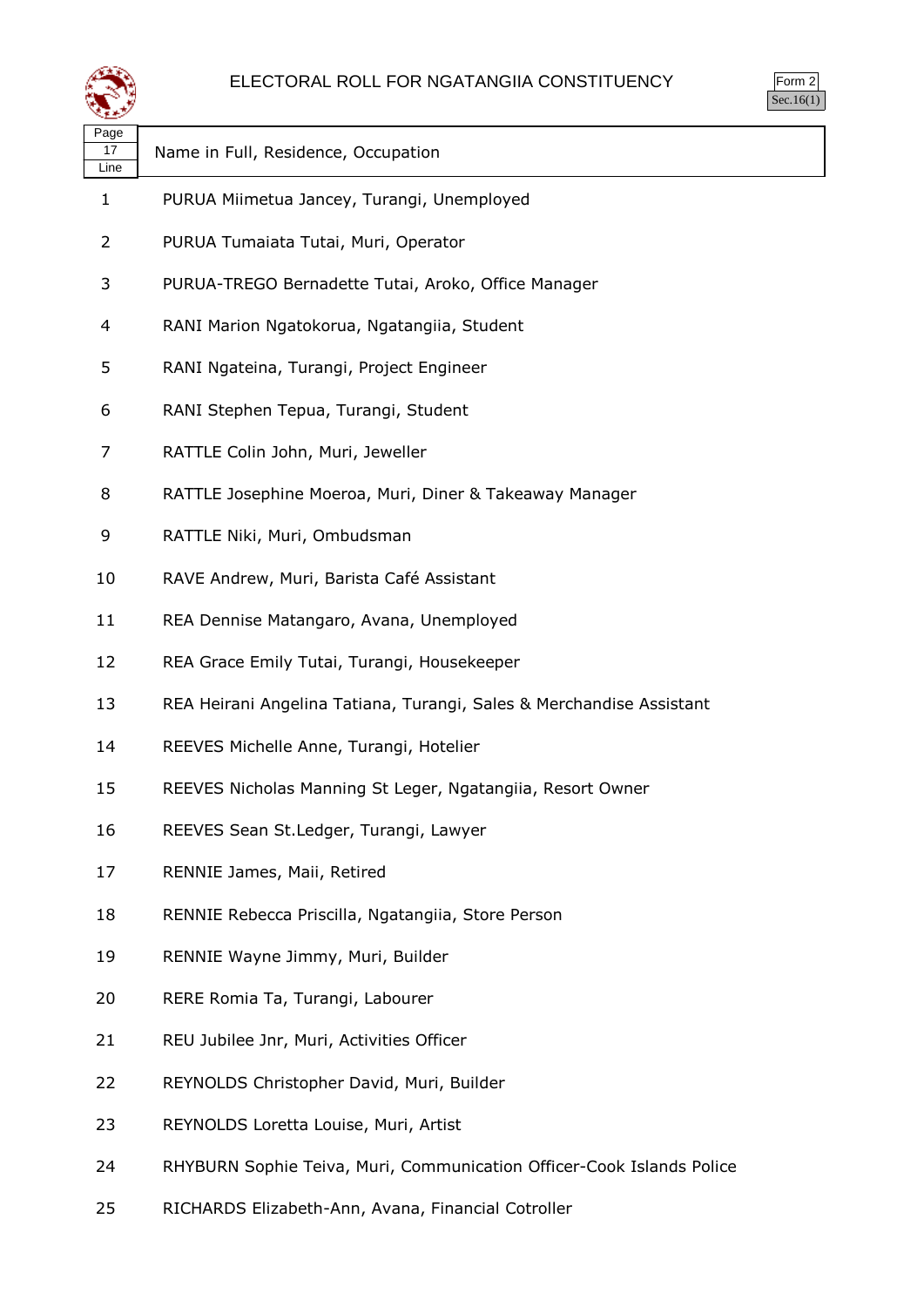

| ९≛≛४               |                                                                  |
|--------------------|------------------------------------------------------------------|
| Page<br>18<br>Line | Name in Full, Residence, Occupation                              |
| 1                  | RICHARDS John Graham, Avana, Retired                             |
| 2                  | RICHARDS Ruth Tepaeru, Avana, Retired                            |
| 3                  | RIMA Tasha, Turangi, Domestic Duties                             |
| 4                  | RINGIAO Taruia, Turangi, Police Constable                        |
| 5                  | ROBATI Mataputa O Marie, Turangi, Domestic Duties                |
| 6                  | ROBATI Putaanga Wayne, Turangi, Carpenter                        |
| 7                  | RORANI Miimetua, Muri, Kitchen Hand                              |
| 8                  | ROSSETTE-CAZEL Nathalie Christine, Muri, Legal Advisor           |
| 9                  | RUATOE Anau, Avana, Fireman                                      |
| 10                 | RUATOE Stormmel, Avana, Telecom                                  |
| 11                 | SADGROVE John Harold, Ngatangiia, Café owner                     |
| 12                 | SAMSON Piniata Clare, Turangi, Receptionist-Muri Beach           |
| 13                 | SAMUEL Reboama Tearetoa, Muri, Disaster Risk Reuction Practioner |
| 14                 | SAMUEL Tuainekore, Turangi, Housekeeping                         |
| 15                 | SAMUELA Ieremia, Muri, Builder                                   |
| 16                 | SAMUELA Joseph Tuaine, Ngatangiia, Unemployed                    |
| 17                 | SANDOY Svein Karstein, Turangi, Hotelier                         |
| 18                 | SARICH Maraeura, Turangi, Retired                                |
| 19                 | SARICH Matilda Ann, Turangi, Accountant                          |
| 20                 | SAVAGE Louisa Vaine Vareaeia, Avana, Minister of Religion        |
| 21                 | SAVAGE Tarita, Aremango, Shop Assistant                          |
| 22                 | SCHEEL Edward Asbjorn, Ngatangiia, Labourer                      |
| 23                 | SCOTT Diane Kathleen, Muri, Self Employed Secretary              |
| 24                 | SCOTT John Meredith, Muri, Farmer                                |

SCOTT Jonara Danielle, Muri, Saleswoman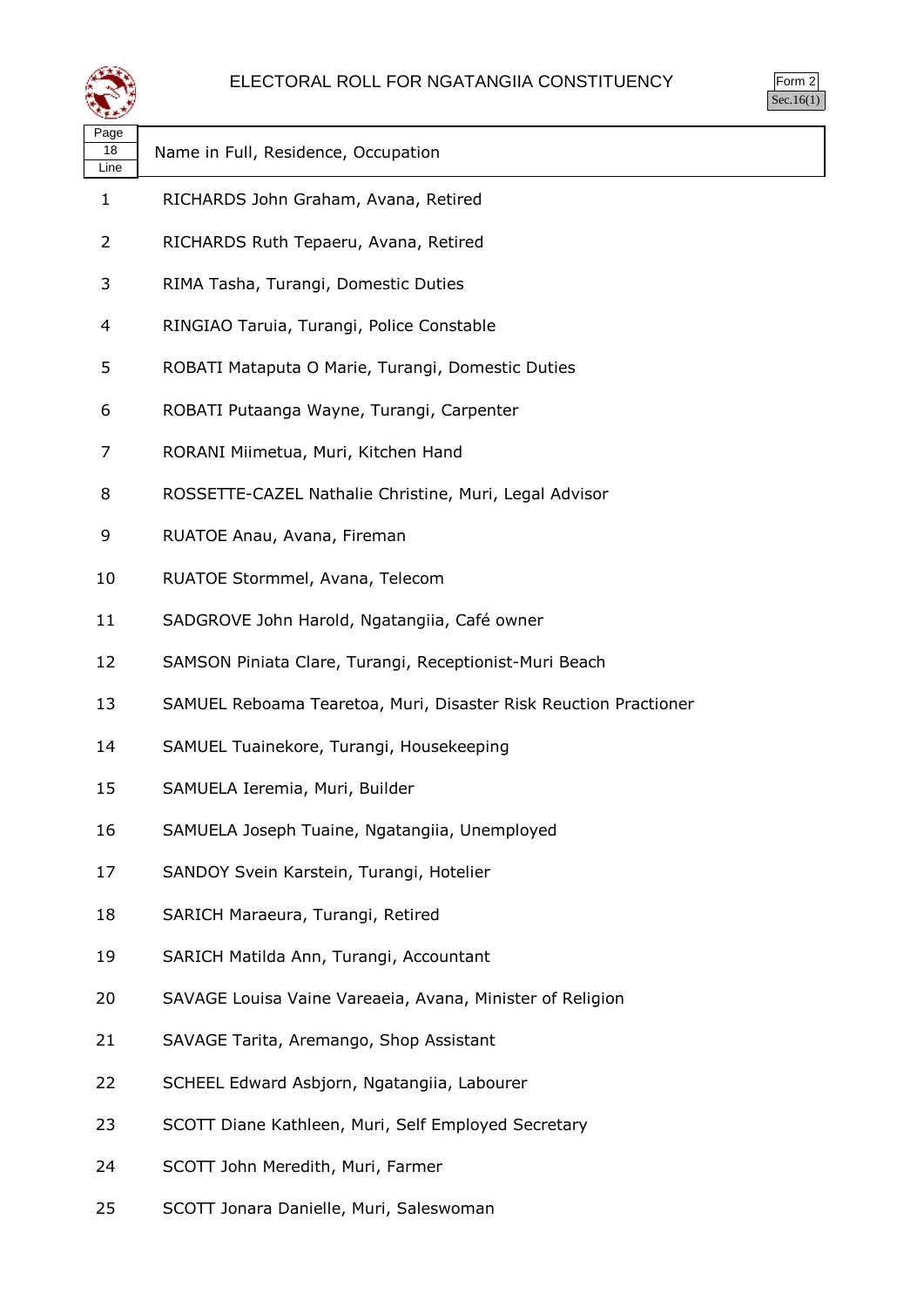

| حصو                |                                                             |
|--------------------|-------------------------------------------------------------|
| Page<br>19<br>Line | Name in Full, Residence, Occupation                         |
| 1                  | SCOTT Liana Tarita Vara, Muri, Travel Consultant            |
| 2                  | SCOTT Tara, Muri, Retired                                   |
| 3                  | SHAN SEI FAN Jean-Marc, Ngatangiia, Retired                 |
| 4                  | SHANE Charley Charlena, Ngatangiia, Company Manager         |
| 5                  | SHEPHERD Tauri Sonny, Ngatangiia, Tree Trimming             |
| 6                  | SHORT Cecile, Turangi, Accountant                           |
| 7                  | SHORT Eric Tupe, Turangi, Motor Mechanic                    |
| 8                  | SHORT Eva Teatarau, Turangi, Housewife                      |
| 9                  | SHORT Georgiia May Akimano, Turangi, Air Traffic Controller |
| 10                 | SHORT Michael, Turangi, Painter/Builder                     |
| 11                 | SHORT Moetarauri Mann, Muri, Builder                        |
| 12                 | SHORT Nana Tepaeru Maevarau, Turangi, Manageress            |
| 13                 | SHORT Patricia Joy, Turangi, Purchaser                      |
| 14                 | SHORT Sisigafua Manuela, Muri, Self Employed                |
| 15                 | SHORT Tamatoa George, Turangi, Driver                       |
| 16                 | SHORT Tuaeu Nooroa, Aroko, Welder                           |
| 17                 | SHORT Tumatarii, Turangi, Housekeeping                      |
| 18                 | SIJP-NIA Verena Roiti, Ngatangiia, Manager                  |
| 19                 | SIJP-TORGET Jaquelin Marama, Ngatangiia, Cook               |
| 20                 | SIMIONA Margret, Avana, Shop assistant                      |
| 21                 | SIMIONA Ngatokotoru, Turangi, CITC Liquor                   |
| 22                 | SMITH David Nigel, Turangi, Labourer                        |
| 23                 | SMITH Marion Elva, Turangi, Company Secretary               |
| 24                 | SMITH Peter Edward, Avana, Plumber                          |

SMITH Stephen Lindsay, Turangi, Computer Technician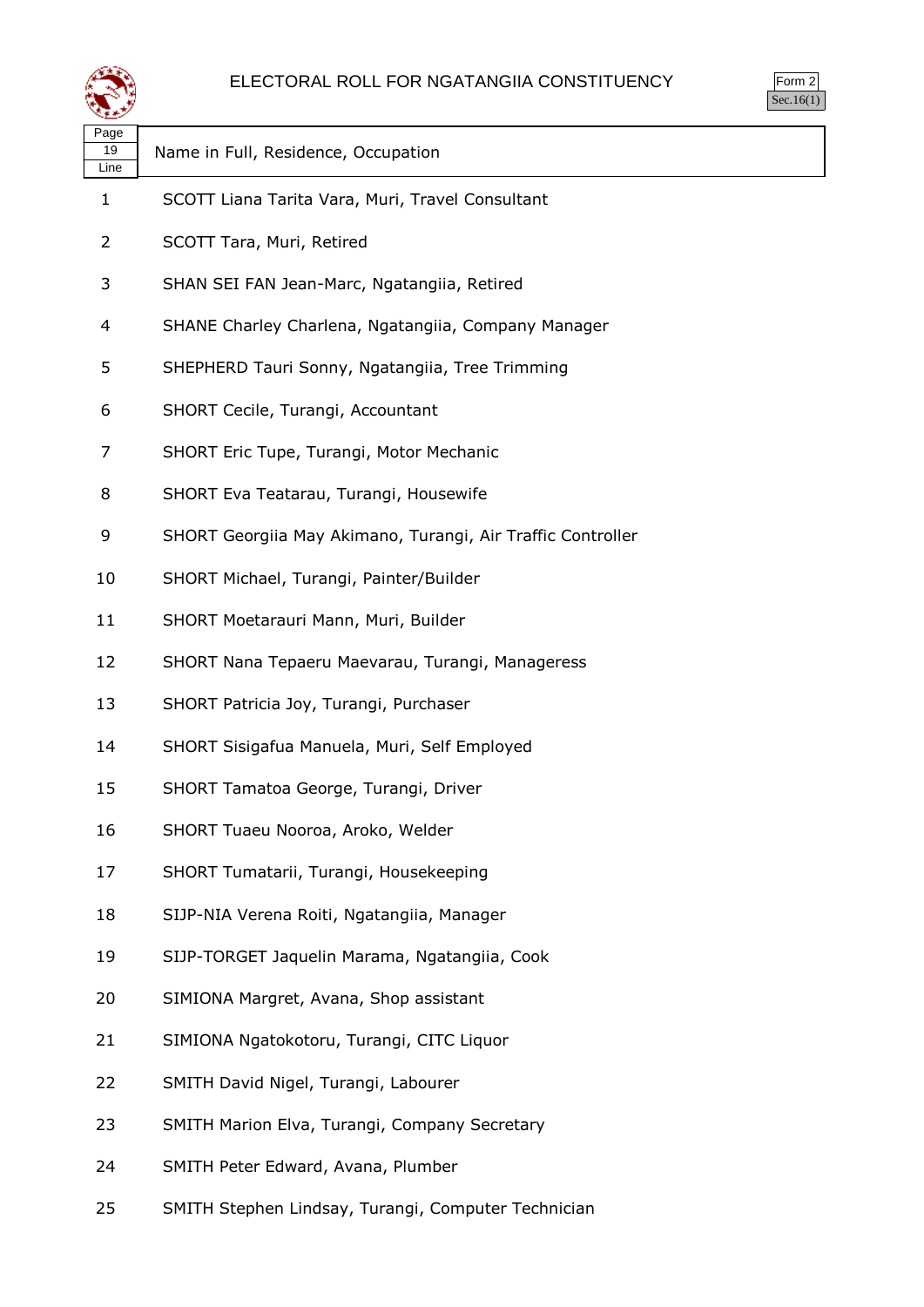



| لتتعقينا           |                                                                   |  |
|--------------------|-------------------------------------------------------------------|--|
| Page<br>20<br>Line | Name in Full, Residence, Occupation                               |  |
| $\mathbf{1}$       | SOLOMON Sian Anne Marie, Muri, Hotel Manager                      |  |
| 2                  | STANAWAY Greg, Muri, Manager                                      |  |
| 3                  | STANTON Jillian Mae, Avana, Self Employed                         |  |
| 4                  | STORY Taylor Vaihere, Muri, Bank Officer-BCI                      |  |
| 5                  | STRICKLAND Mariana Areau, Ngatangiia, Student                     |  |
| 6                  | STRINGER Lysia Jeanette, Muri, Teacher                            |  |
| 7                  | SYME Ronald James, Turangi, Panel Beater                          |  |
| 8                  | SYME-BUCHANAN Florence Tia Te Pa Atua A More, Turangi, Journalist |  |
| 9                  | TAAMARU KERR-BELL Tangimetua Jane, Ngatangiia, Waitress           |  |
| 10                 | TAFUTU Maya Noe, Ngatangiia, Frontliner- Island Cars              |  |
| 11                 | TAIA Teremamao, Muri, Building/Maintenance                        |  |
| 12                 | TAIARUI Denise, Aroko, Retired                                    |  |
| 13                 | TAIARUI Hana, Avana, Shop assistant                               |  |
| 14                 | TAIKI Rama Tetauru, Turangi, Builder                              |  |
| 15                 | TAIMATAORA Martha Matamanea, Avana, Unemployed                    |  |
| 16                 | TAKAA Rangipari, Avana, Housewife                                 |  |
| 17                 | TALA'ATU Sela Fahamokioa, Turangi, Telemarketer                   |  |
| 18                 | TAMARIKI George, Turangi, Machine Operator CITC                   |  |
| 19                 | TAMARIKI Julie, Ngatangiia, Director                              |  |
| 20                 | TAMARIKI Kaveriri Exham, Ngatangiia, Director                     |  |
| 21                 | TAMARIKI Mata, Turangi, Shop Assistant                            |  |
| 22                 | TAMARIKI Tau, Avana, Planter                                      |  |
| 23                 | TAMARIKI Teararoa Rita, Avana, Assistant Cook                     |  |
| 24                 | TAMARUA Anne, Ngatangiia, Retired                                 |  |
| 25                 | TAMARUA Puangi Puangi, Turangi, Retired                           |  |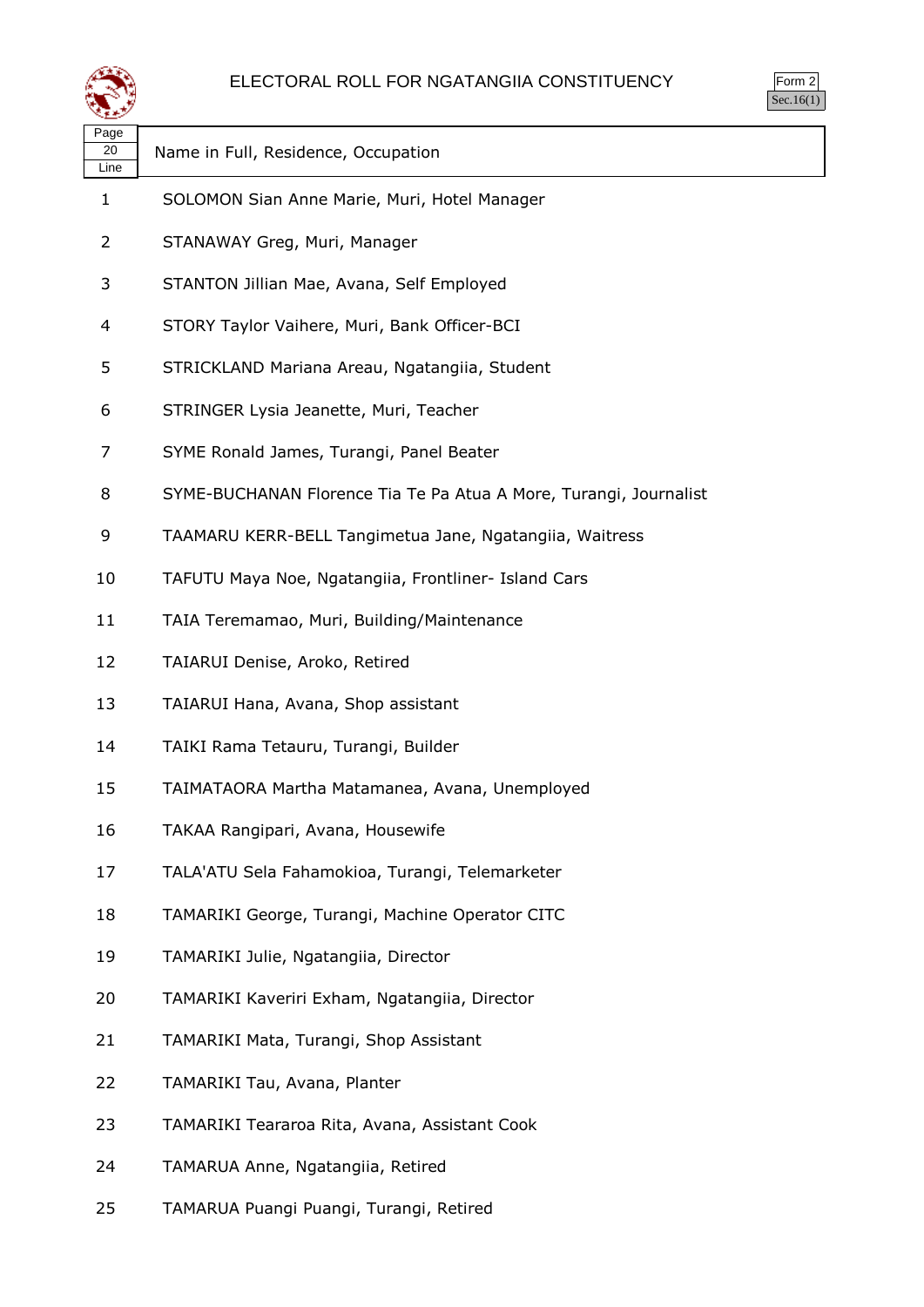

| $\mathsf{m}$ |  |
|--------------|--|
| v.           |  |

| ≍ອອ                |                                                      |
|--------------------|------------------------------------------------------|
| Page<br>21<br>Line | Name in Full, Residence, Occupation                  |
| $\mathbf{1}$       | TANGAROA Grace Tunui, Muri, Self employed            |
| 2                  | TANGAROA Taina Kaiti, Muri, Student                  |
| 3                  | TANGAROA Tunui Jnr, Nukupure, Assembler              |
| 4                  | TANGAROA Ura-Atua Florence, Turangi, Housewife       |
| 5                  | TANGAROA Vaine, Muri, Teacher                        |
| 6                  | TANGATA Linda, Turangi, Shopkeeper                   |
| 7                  | TANGATA Tamarauru, Turangi, Shop Assistant           |
| 8                  | TANGATA Tupuna Matilda, Turangi, Shop Assistant      |
| 9                  | TANGIMETUA Kapiri, Avana, Shop assistant             |
| 10                 | TANGIMETUA Tuaineokotai, Avana, Builder              |
| 11                 | TANGITAMAITI Tangitamaiti, Muri, Carpenter           |
| 12                 | TANNER Jane Mackay, Turangi, Mother                  |
| 13                 | TANSLEY John Mervyn, Avana, Legal Executive          |
| 14                 | TAPURAU Margaret Helen, Avana, Domestic Duties       |
| 15                 | TARAMAI Pavai, Aroko, Agriculture Officer            |
| 16                 | TARARO Ngamata Bernado, Avana, Occupation Not Stated |
| 17                 | TARARO Rouruina, Muri, Self Employed                 |
| 18                 | TARARO Te Mata Ngamatareu, Avana, Fisherman          |
| 19                 | TARARO Tereapii, Turangi, Housewife                  |
| 20                 | TARE Kim, Avana, Mother                              |
| 21                 | TARU Albert Goldberg, Muri, Student                  |
| 22                 | TARUIA Aporo, Turangi, Security                      |
| 23                 | TARUIA Cassandra Pare, Turangi, Self Employed        |
| 24                 | TATI Junior Moeroa, Muri, Carpenter                  |

TAUAKUME Mum, Muri, Dental Assistant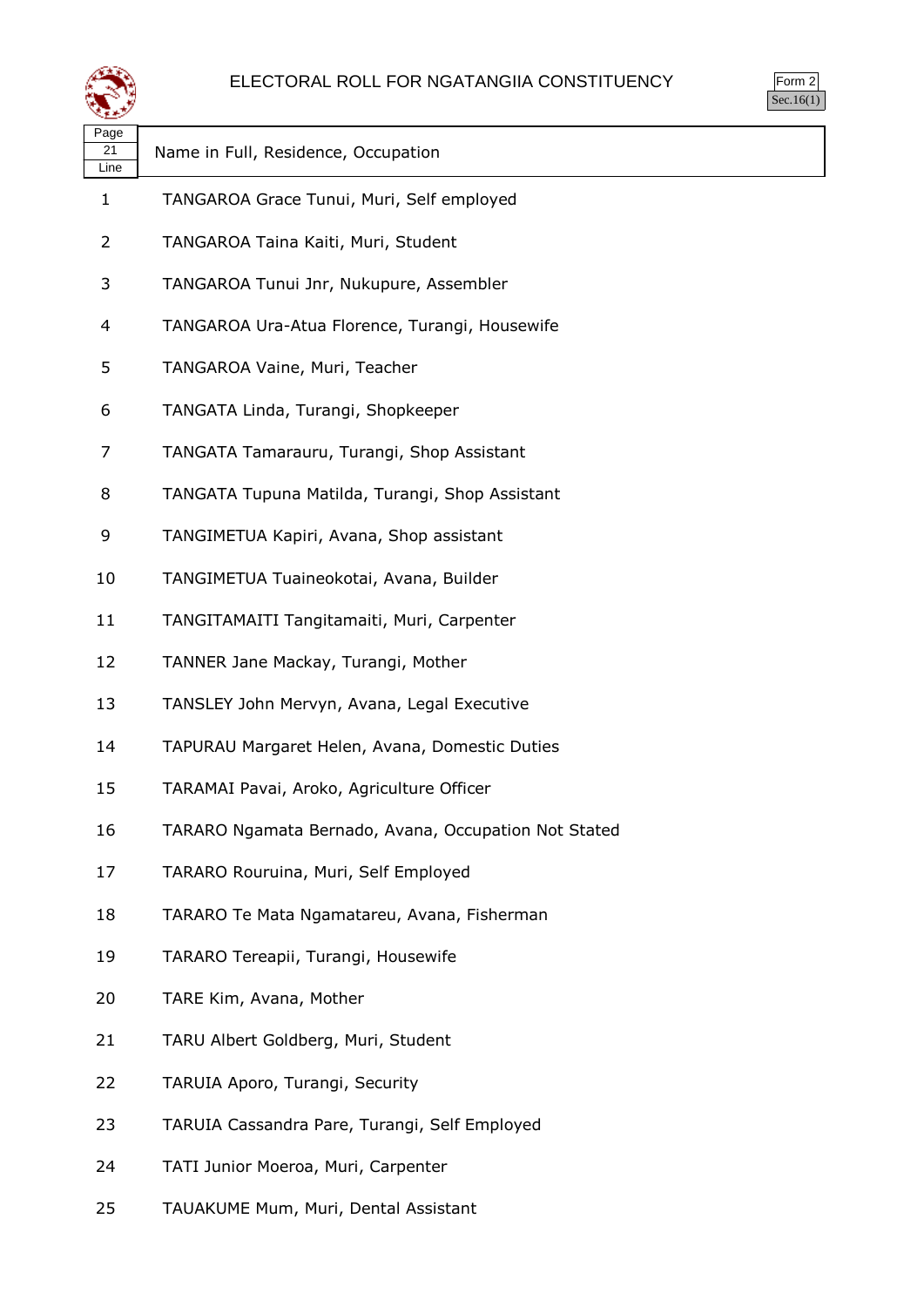

| $\sim$<br>ነrm<br>٠ |  |
|--------------------|--|
|                    |  |

| Page<br>22<br>Line | Name in Full, Residence, Occupation                              |
|--------------------|------------------------------------------------------------------|
| $\mathbf{1}$       | TAUAKUME Piriangaroa, Muri, ECE Teacher                          |
| $\overline{2}$     | TAUAKUME Teremanuia, Muri, Planter                               |
| 3                  | TAUFAHEMA Petulina, Muri, Housemaid                              |
| 4                  | TAUFAHEMA Sione, Turangi, Unemployed                             |
| 5                  | TAUMAA Kimiora, Muri, Builder                                    |
| 6                  | TAUMAA Manatu, Avana, Retired                                    |
| 7                  | TAUMAA Marouna, Turangi, Concrete Labourer                       |
| 8                  | TAUMAA Ngatokorua, Muri, Housemaid                               |
| 9                  | TAUU Nane, Avana, Shop Supervisor                                |
| 10                 | TEAKA Tuakana, Muri, Housewife                                   |
| 11                 | TEARETOA Ngatokotoru, Turangi, Clerk                             |
| 12                 | TEARII Tutai, Ngatangiia, Housemaid                              |
| 13                 | TEARIKI Paul, Turangi, Civil Engineer                            |
| 14                 | TEAUROA SHAW Mere Roti, Muri, Domestic Duties                    |
| 15                 | TEINA Kapi, Turangi, Painter                                     |
| 16                 | TEINAKORE Tina Marie, Turangi, Waitress                          |
| 17                 | TEIO Victoria Dawn, Muri, Banking                                |
| 18                 | TEKORONGA Kopu, Avana, Housewife                                 |
| 19                 | TEKORONGA Terevaeau, Avana, Unemployed                           |
| 20                 | TERE Kapiriterangi, Avana, Housewife                             |
| 21                 | TERE Tangimetua, Avana, Sales Representative                     |
| 22                 | TEREAPII Patience Jessica, Turangi, HIV Program Office Red Cross |
| 23                 | TEREKIA Anthony Tiane, Muri, Builder                             |
| 24                 | TEREKIA Juwaan Tangiia Joseph, Avana, Unemployed                 |

TEREORA Tekura, Ngatangiia, Orometua Vaine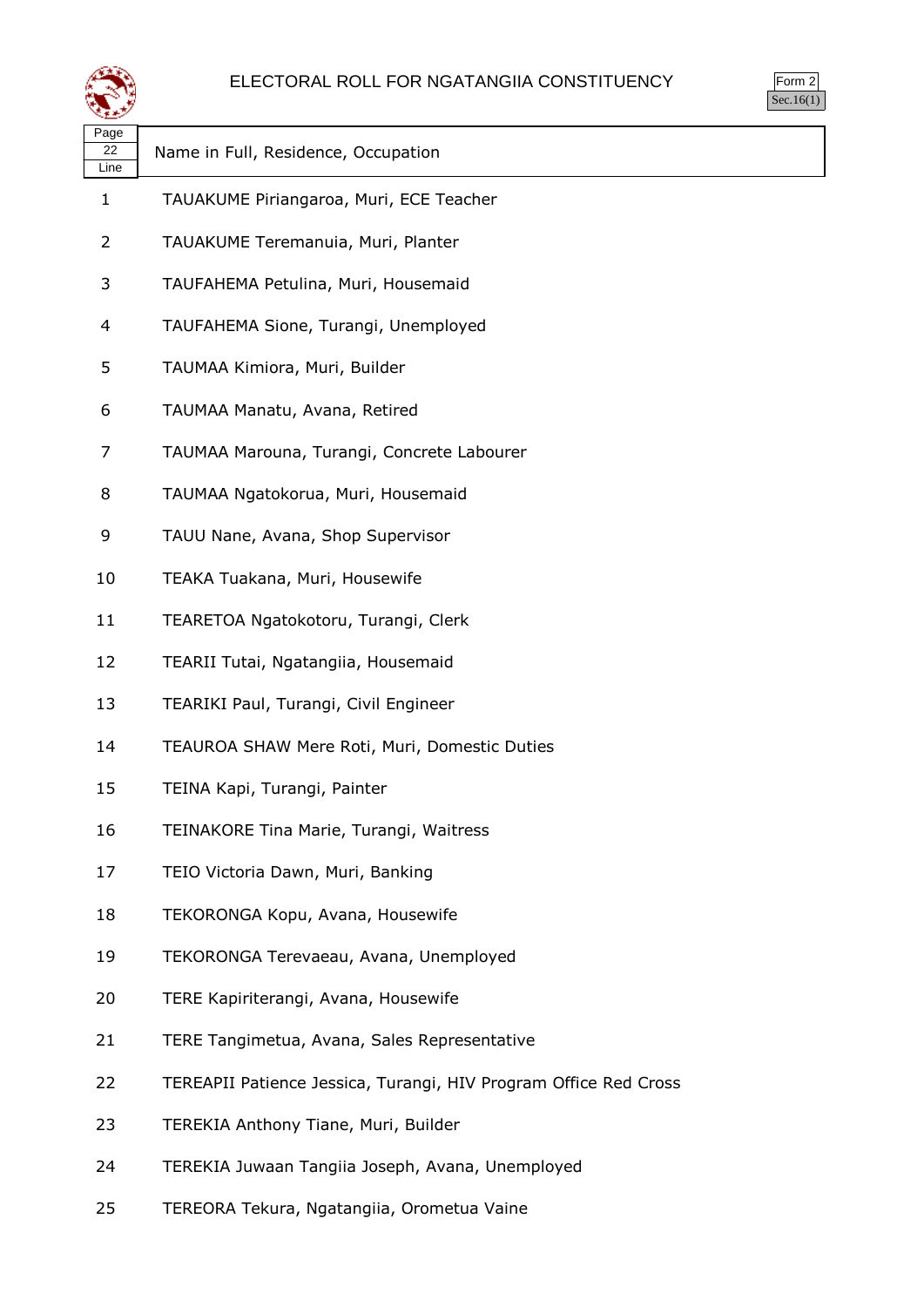



| لتستعيث            |                                                                    |
|--------------------|--------------------------------------------------------------------|
| Page<br>23<br>Line | Name in Full, Residence, Occupation                                |
| 1                  | TEREORA Tereapii Memory, Avana, Teacher Aides                      |
| 2                  | TEREORA Tereora, Ngatangiia, Minister of Religion - CICC           |
| 3                  | TEREPO Francis, Muri, Kitchen Hand                                 |
| 4                  | TEREPO Ngatokoa, Muri, Self Employed                               |
| 5                  | TEREPO Takanui, Maii, Kitchen Hand                                 |
| 6                  | TEREPO Teokotai, Muri, Supervisor                                  |
| 7                  | TEREPO Theresa, Muri, Housemaid                                    |
| 8                  | TERERUI Helena Terangierua Ariki, Muri, Reservations-Sunset Resort |
| 9                  | TERERUI Kaiei, Maii, Receptionist                                  |
| 10                 | TERERUI Mike, Maii, Prison Officer                                 |
| 11                 | TESORIERO Joanne Maree, Ngatangiia, Retired                        |
| 12                 | TESORIERO Marco Epera Nia, Ngatangiia, Retired                     |
| 13                 | TETEVANO Geoffrey, Muri, Student                                   |
| 14                 | TETEVANO Tauariki, Maii, Waitress                                  |
| 15                 | TETEVANO Tianalii Danii, Muri, Student                             |
| 16                 | THOMAS Emerar Rangi, Turangi, Retired                              |
| 17                 | THOMAS Tamuera, Muri, Juicer                                       |
| 18                 | TIAITI NGANU Teariki Rourukeu, Avana, Electrician                  |
| 19                 | TIERNEY Anne Frances, Muri, Company Director                       |
| 20                 | TIERNEY John Denis, Muri, Chartered Accountant                     |
| 21                 | TIERNEY Peter Samuel, Muri, Manager, DCD-MFEM                      |
| 22                 | TINI Pamela, Muri, Executive Assistant                             |
| 23                 | TISELI Fronzuance Angelica Finau, Turangi, Legal Counsel           |
| 24                 | TOA Allan, Muri, Labourer                                          |
| 25                 | TOA John, Muri, Self Employed                                      |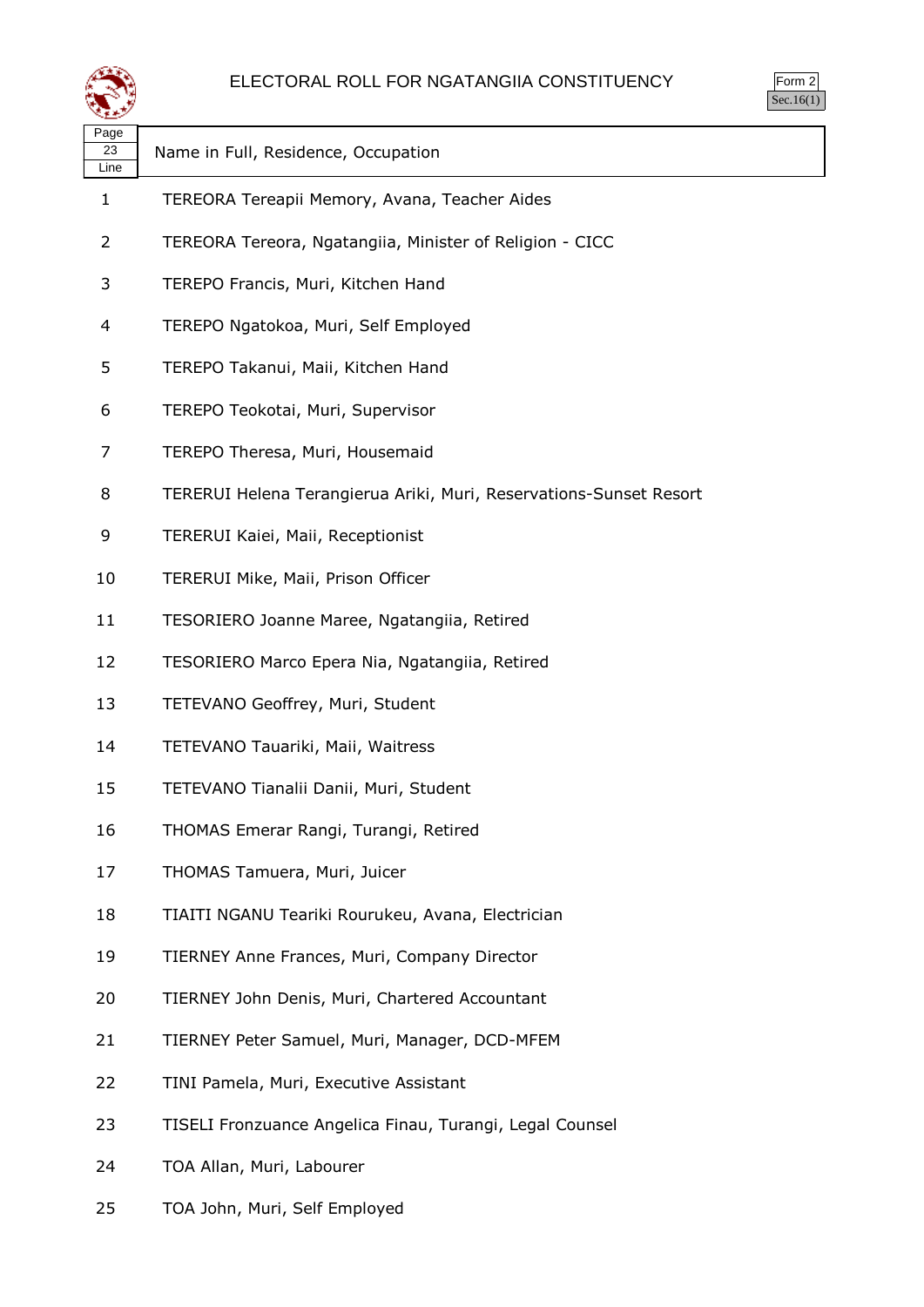

| orm<br>╭ |
|----------|
| ` 1      |

| પ∓≭У               |                                                             |
|--------------------|-------------------------------------------------------------|
| Page<br>24<br>Line | Name in Full, Residence, Occupation                         |
| 1                  | TOA Mauri, Nukupure, Director CICC Publication              |
| 2                  | TOA Raera Caesalina, Muri, Customer Service                 |
| 3                  | TOA Ruamataiti Lurline, Muri, Learning and Teaching Advisor |
| 4                  | TOA Thomas Tangi, Muri, Labourer                            |
| 5                  | TOA Tiri Trego, Muri, Welder                                |
| 6                  | TOD Tera-Hei-Mauri, Muri, Housemaid                         |
| 7                  | TOM Apera Tinirau, Ngatangiia, Retailer at Mareko           |
| 8                  | TOMOKINO-NGARIKI Etini Maire, Muri, Housekeeping            |
| 9                  | TORGET Esben, Ngatangiia, Director                          |
| 10                 | TOTINI Junior Enua, Turangi, Production Manager             |
| 11                 | TOTINI Kiikoro, Turangi, Trainee Cheff                      |
| 12                 | TOTINI Teroro Panaahura, Turangi, Secretary                 |
| 13                 | TREGO Louana Tiarangi, Ngatangiia, Student                  |
| 14                 | TU Puna, Turangi, Groundsman                                |
| 15                 | TUA Donalder, Muri, Pig Farmer                              |
| 16                 | TUA Ema Poaru, Muri, Occupation Not Stated                  |
| 17                 | TUAATI Kiri-Tepaeru Annabella, Muri, Student                |
| 18                 | TUAATI Rourumingimingi, Turangi, Grower                     |
| 19                 | TUAATI Solomona, Muri, Police Officer                       |
| 20                 | TUAO Inangaro Moe, Turangi, Shop assistant                  |
| 21                 | TUAPUTA Elisha Joy, Muri, Student                           |
| 22                 | TUAPUTA Ikurere, Ngatangiia, Security Officer               |
| 23                 | TUAPUTA Miimetua Noeline, Ngatangiia, Chef                  |
| 24                 | TUAPUTA Moeroa, Muri, Hotel Worker                          |
| 25                 | TUAPUTA Vaevae, Muri, Plastering                            |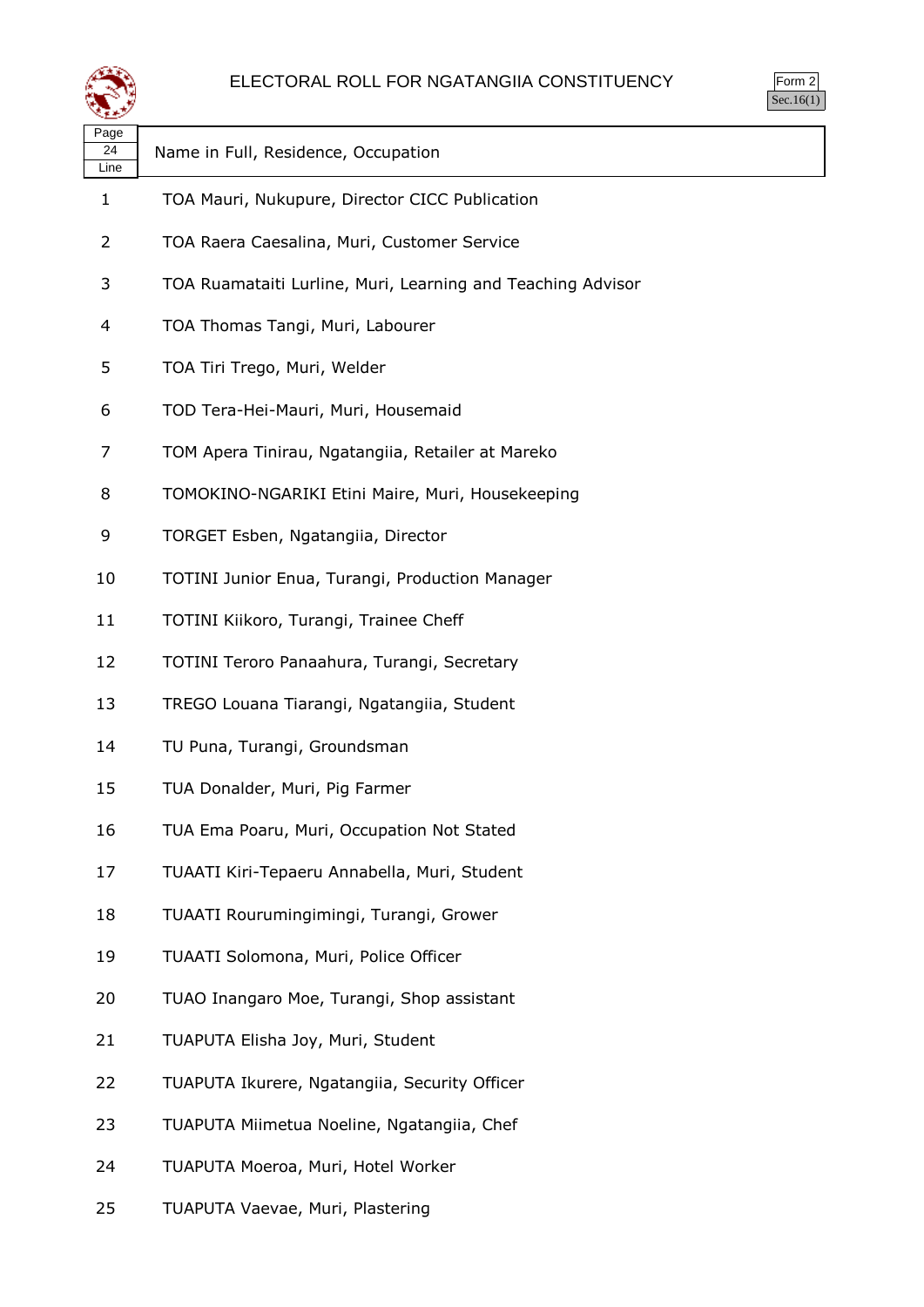



| પ∓≠У               |                                                              |  |
|--------------------|--------------------------------------------------------------|--|
| Page<br>25<br>Line | Name in Full, Residence, Occupation                          |  |
| $\mathbf{1}$       | TUARA Frances Joan, Muri, Domestic Duties                    |  |
| 2                  | TUARA Frederick Jnr, Muri, Upholsterer                       |  |
| 3                  | TUARA Frederick Ngatamariki, Muri, Retired                   |  |
| 4                  | TUARA Michael Frederick, Muri, Student-Creative Centre       |  |
| 5                  | TUARA Venetia Mere Jacqueline, Muri, Pearl Wholesaler        |  |
| 6                  | TUATAI Tere, Muri, Gardener & Landscaper                     |  |
| 7                  | TUA-TROOD Lualua, Ngatangiia, Deputy Government Statistician |  |
| 8                  | TUA-TROOD Mere Maeva, Muri, Airline Ground Hostess           |  |
| 9                  | TUAVERA Avarii Rauana, Muri, Student                         |  |
| 10                 | TUAVERA Lynn, Muri, Revenue Controller                       |  |
| 11                 | TUAVERA Tamaiva, Muri, Company Director                      |  |
| 12                 | TUNUI Dennis, Turangi, Retired                               |  |
| 13                 | TUREPU Eileen Mary, Ngatangiia, Human Resources Manager      |  |
| 14                 | TUREPU Manea, Avana, Pensioner                               |  |
| 15                 | TUREPU Parekore Paul, Turangi, Air NZ Supervisor             |  |
| 16                 | TUREPU Tekura Rongo, Turangi, Hotel Manageress               |  |
| 17                 | TUTAI-GIBBENS Upokoina Maalita, Ngatangiia, Finance Officer  |  |
| 18                 | UKA Tereapii, Ngatangiia, Medical Doctor                     |  |
| 19                 | VAEA Caroline, Muri, Housewife                               |  |
| 20                 | VAEA Maia, Muri, Housemaid Supervisor                        |  |
| 21                 | VAEA Rosaline, Ngatangiia, Kitchen Hand                      |  |
| 22                 | VAEA Tiana Tumaru, Muri, Shop Assistant                      |  |
| 23                 | VAEA Timothy, Ngatangiia, Skipper                            |  |
| 24                 | VAEA Tutara Jonathan, Muri, Planter                          |  |
|                    |                                                              |  |

VAEAU Vananga, Muri, Not Stated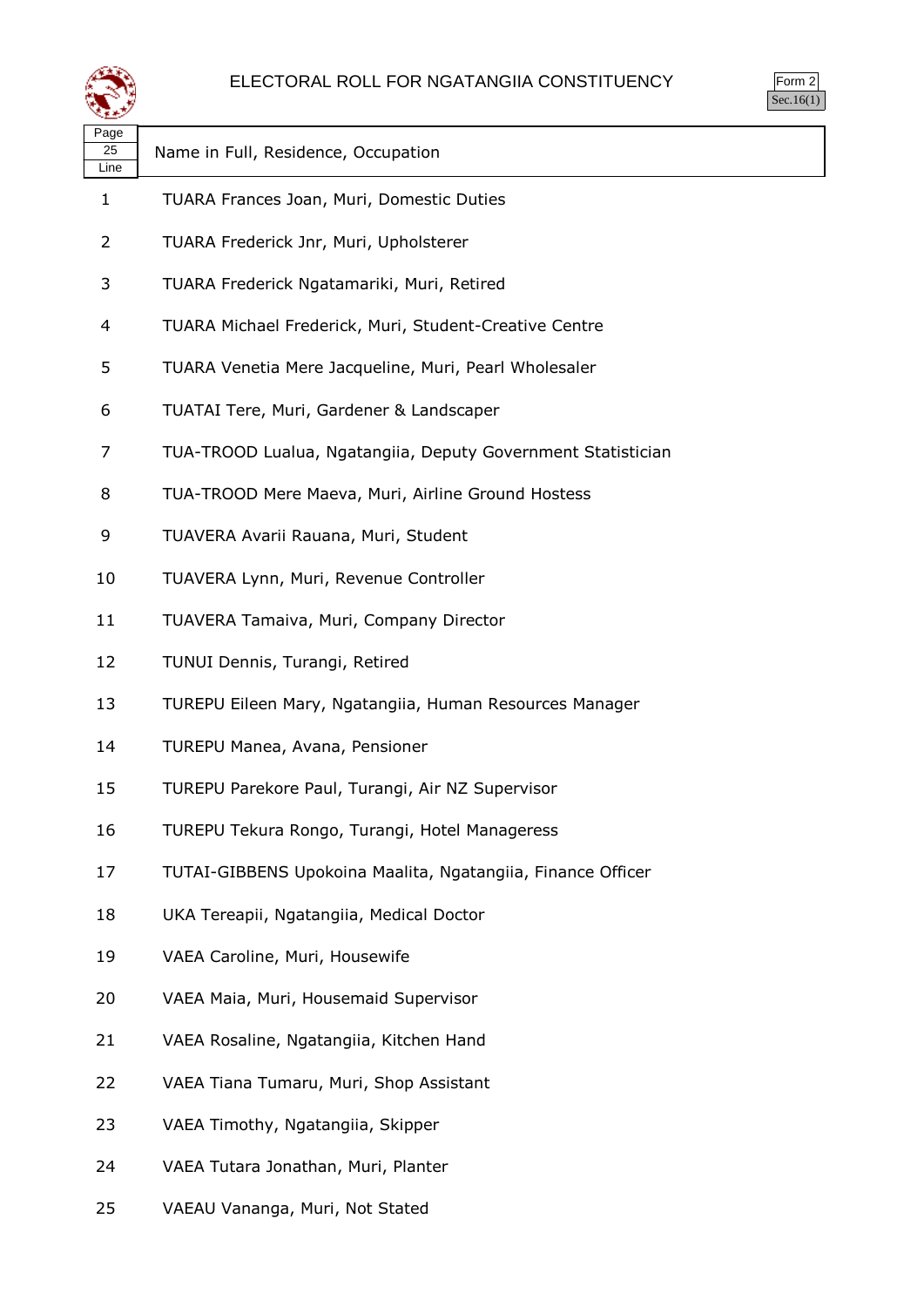

| $\overline{3}$ rm<br>╯ |  |
|------------------------|--|
| . I                    |  |

| Page<br>26<br>Line | Name in Full, Residence, Occupation                   |
|--------------------|-------------------------------------------------------|
| 1                  | VAEVAE Ngaupoko, Muri, Shop Assistant                 |
| 2                  | VAEVAE Tepou, Nukupure, Planter                       |
| 3                  | VAEVAE Tepou Tamarua, Muri, Chef                      |
| 4                  | VAEVAE Theresa Lepeka, Maii, Chef                     |
| 5                  | VAEVAE Theresa Moeroa Viriama, Muri, Unemployed       |
| 6                  | VAEVAE PARE Alfonso, Turangi, Senior Dentist          |
| 7                  | VAKA Mary, Avana, Stay at home Grandma                |
| 8                  | VAKAPORA Enua Ngarepa, Ngatangiia, Self Employed      |
| 9                  | VAKAPORA Kimberley Sue Yin, Ngatangiia, Self Employed |
| 10                 | VAKAPORA Manakaa Alamein, Turangi, Carpenter          |
| 11                 | VAKAPORA Tereapii Vahua, Turangi, Merchandiser        |
| 12                 | VAN EIJK Mario Vavia Mose, Ngatangiia, Panel Beater   |
| 13                 | VAN EIJK Tangata Moekirikiri, Muri, Nanny             |
| 14                 | VANO Tereapii, Muri, Housemaid                        |
| 15                 | WALKER Ana Teakanoi, Muri, Carer                      |
| 16                 | WALKER Robert Andrew, Muri, Retired                   |
| 17                 | WALSH MaChayla, Turangi, Resort Staff                 |
| 18                 | WARREN-KAUVAI Mata Mokoroa, Muri, Home Duties         |
| 19                 | WARWICK Tepora Anne, Turangi, Home executive          |
| 20                 | WEA Ngapuretu, Muri, Domestic Duties                  |
| 21                 | WELLAND Diya Ann, Muri, Therapist, Photographer       |
| 22                 | WELLAND Gwenythe Mae, Muri, Secretary                 |
| 23                 | WHITTAKER Bianca, Muri, Artist                        |
| 24                 | WICHMAN Jovan Junior Hugh, Muri, Chef                 |
|                    |                                                       |

WICHMAN Junior, Nukupure, Security